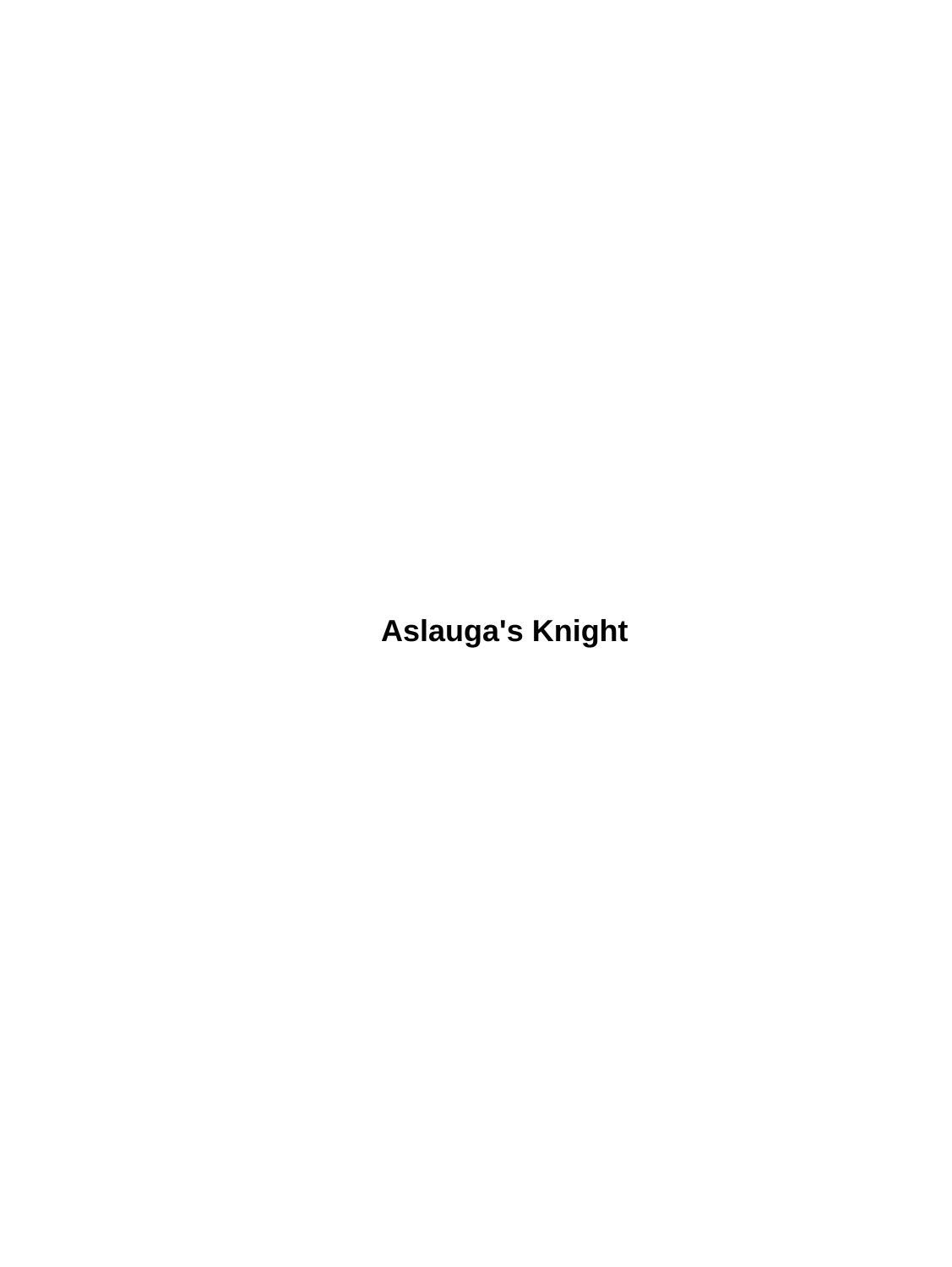# **Table of Contents**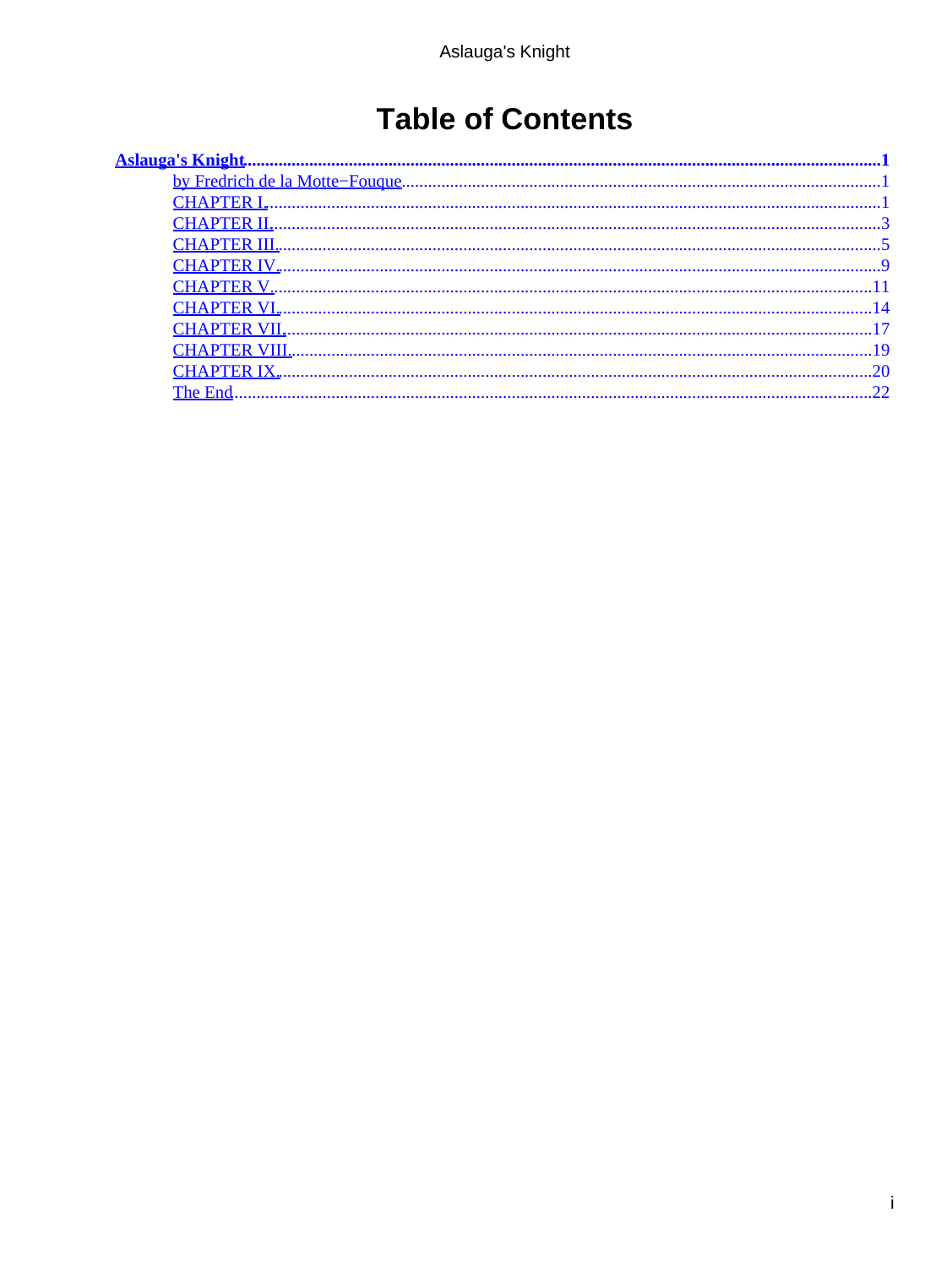## <span id="page-2-0"></span>**by Fredrich de la Motte−Fouque**

## **CHAPTER I.**

Many years ago there lived in the island of Fuhnen a noble knight, called Froda, the friend of the Skalds, who was so named because he not only offered free hospitality in his fair castle to every renowned and noble bard, but likewise strove with all his might to discover those ancient songs, and tales, and legends which, in Runic writings or elsewhere, were still to be found; he had even made some voyages to Iceland in search of them, and had fought many a hard battle with the pirates of those seas−−for he was also a right valiant knight, and he followed his great ancestors not only in their love of song, but also in their bold deeds of arms. Although he was still scarcely beyond the prime of youth, yet all the other nobles in the island willingly submitted themselves to him, whether in council or in war; nay, his renown had even been carried ere now over the sea to the neighbouring land of Germany.

One bright autumn evening this honour−loving knight sat before his castle, as he was often wont to do, that he might look far and wide over land and sea, and that he might invite any travellers who were passing by, as was his custom, to share in his noble hospitality.

But on this day he saw little of all that he was accustomed to look upon; for on his knees there lay an ancient book with skilfully and richly painted characters, which a learned Icelander had just sent to him across the sea: it was the history of Aslauga, the fair daughter of Sigurd, who at first, concealing her high birth, kept goats among the simple peasants of the land, clothed in mean attire; then, in the golden veil of her flowing hair, won the love of King Ragnar Lodbrog; and at last shone brightly on the Danish throne as his glorious queen, till the day of her death.

To the Knight Froda it seemed as though the gracious Lady Aslauga rose in life and birth before him, so that his calm and steadfast heart, true indeed to ladies' service, but never yet devoted to one particular female image, burst forth in a clear flame of love for the fair daughter of Sigurd. "What matters it," thought he to himself, "that it is more than a hundred years since she disappeared from earth? She sees so clearly into this heart of mine−−and what more can a knight desire? wherefore she shall henceforth be my honoured love, and shall inspire me in battle and in song." And therewith he sang a lay on his new love, which ran in the following manner:

"They ride over hill and dale apace

To seek for their love the fairest face—−

They search through city and forest−glade

To find for their love the gentlest maid−−

They climb wherever a path may lead

To seek the wisest dame for their meed.

Ride on, ye knights: but ye never may see

Aslauga's Knight 1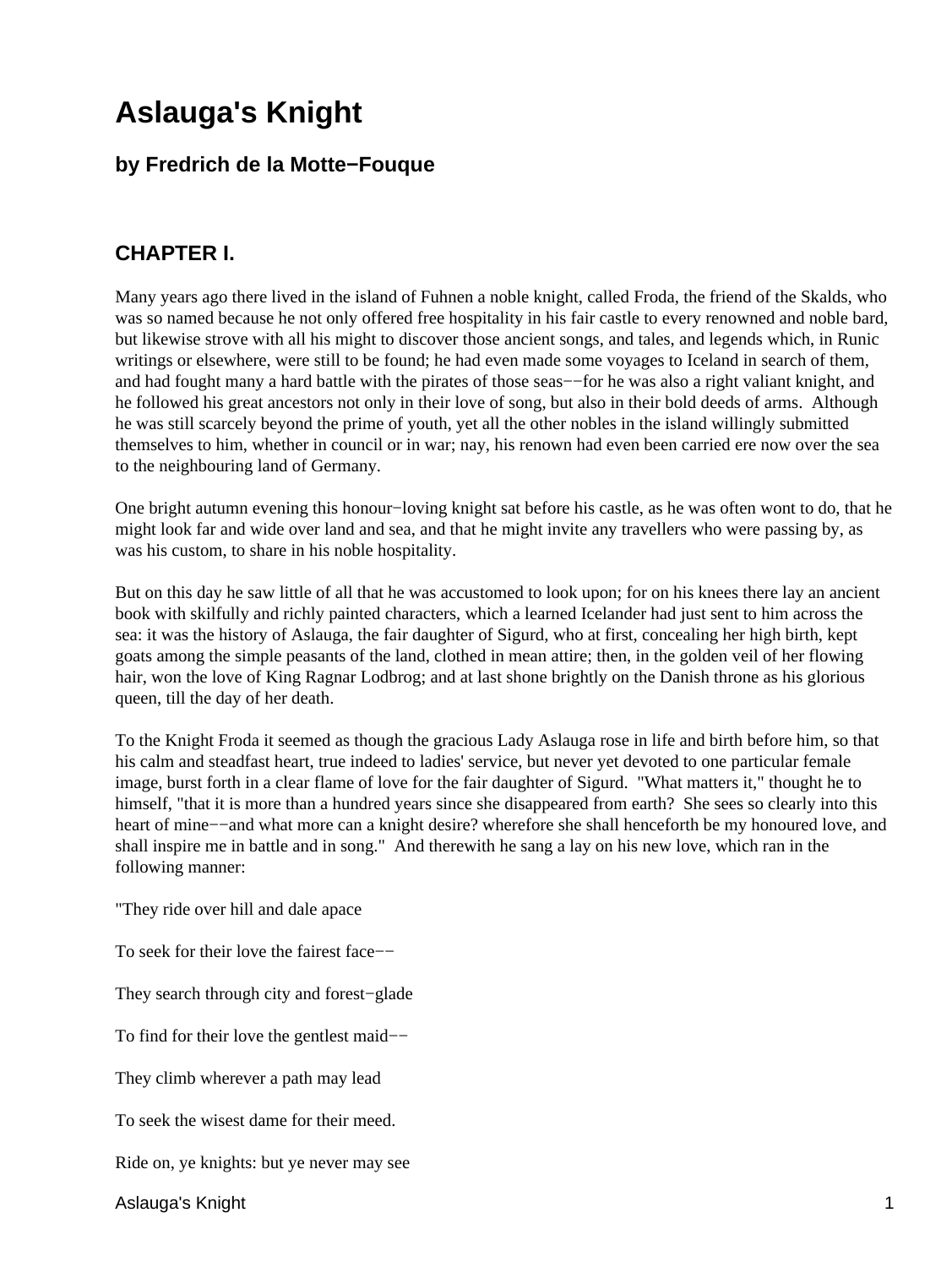What the light of song has shown to me:

Loveliest, gentlest, and wisest of all,

Bold be the deeds that her name shall recall;

What though she ne'er bless my earthly sight?

Yet death shall reveal her countenance bright.

Fair world, good night! Good day, sweet love!

Who seeks here in faith shall find above."

"Such purpose may come to good," said a hollow voice near the knight; and when he looked round, he saw the form of a poor peasant woman, so closely wrapped in a grey mantle that he could not discern any part of her countenance. She looked over his shoulder on the book, and said, with a deep sigh, "I know that story well; and it fares no better with me than with the princess of whom it tells." Froda looked at her with astonishment. "Yes, yes," pursued she, with strange becks and nods; "I am the descendant of the mighty Rolf, to whom the fairest castles and forests and fields of this island once belonged; your castle and your domains, Froda, amongst others, were his. We are now cast down to poverty; and because I am not so fair as Aslauga there is no hope that my possessions will be restored to me; and therefore I am fain to veil my poor face from every eye." It seemed that she shed warm tears beneath her mantle. At this Froda was greatly moved, and begged her, for God's sake, to let him know how he could help her, for that he was a descendant of the famous northern heroes of the olden time; and perhaps yet something more than they−−namely, a good Christian. "I almost think," murmured she from beneath her covering, "that you are that very Froda whom men call the Good, and the friend of the Skalds, and of whose generosity and mildness such wonderful stories are told. If it be so, there may be help for me. You need only give up to me the half of your fields and meadows, and I should be in a condition to live in some measure such a life as befits the descendant of the mighty Rolf." Then Froda looked thoughtfully on the ground; partly because she had asked for so very much; partly, also, because he was considering whether she could really be descended from the powerful Rolf. But the veiled form said, after a pause, "I must have been mistaken, and you are not indeed that renowned, gentle−hearted Froda: for how could be have doubted so long about such a trifle? But I will try the utmost means. See now! for the sake of the fair Aslauga, of whom you have both read and sang−−for the sake of the honoured daughter of Sigurd, grant my request!" Then Froda started up eagerly, and cried, "Let it be as you have said!" and gave her his knightly hand to confirm his words. But he could not grasp the hand of the peasant−woman, although her dark form remained close before him. A secret shudder began to run through his limbs, whilst suddenly a light seemed to shine forth from the apparition−−a golden light−−in which she became wholly wrapped; so that he felt as though Aslauga stood before him in the flowing veil of her golden hair, and smiling graciously on him. Transported and dazzled, he sank on his knees. When he rose up once more he only saw a cloudy mist of autumn spreading over the meadow, fringed at its edges with lingering evening lights, and then vanishing far over the waves. The knight scarcely knew what had happened to him. He returned to his chamber buried in thought, and sometimes feeling sure that he had beheld Aslauga, sometimes, again, that some goblin had risen before him with deceitful tricks, mocking in spiteful wise the service which he had vowed to his dead mistress. But henceforth, wherever he roved, over valley or forest or heath, or whether he sailed upon the waves of the sea, the like appearances met him. Once he found a lute lying in a wood, and drove a wolf away from it, and when sounds burst from the lute without its being touched a fair child rose up from it, as of old Aslauga herself had done. At another time he would see goats clambering among the highest cliffs by the sea−shore, and it was a golden form who tended them. Then, again, a bright queen, resplendent in a dazzling bark, would seem to glide past him, and salute him graciously,−−and if he strove to approach any of those he found nothing but cloud, and mist, and vapour. Of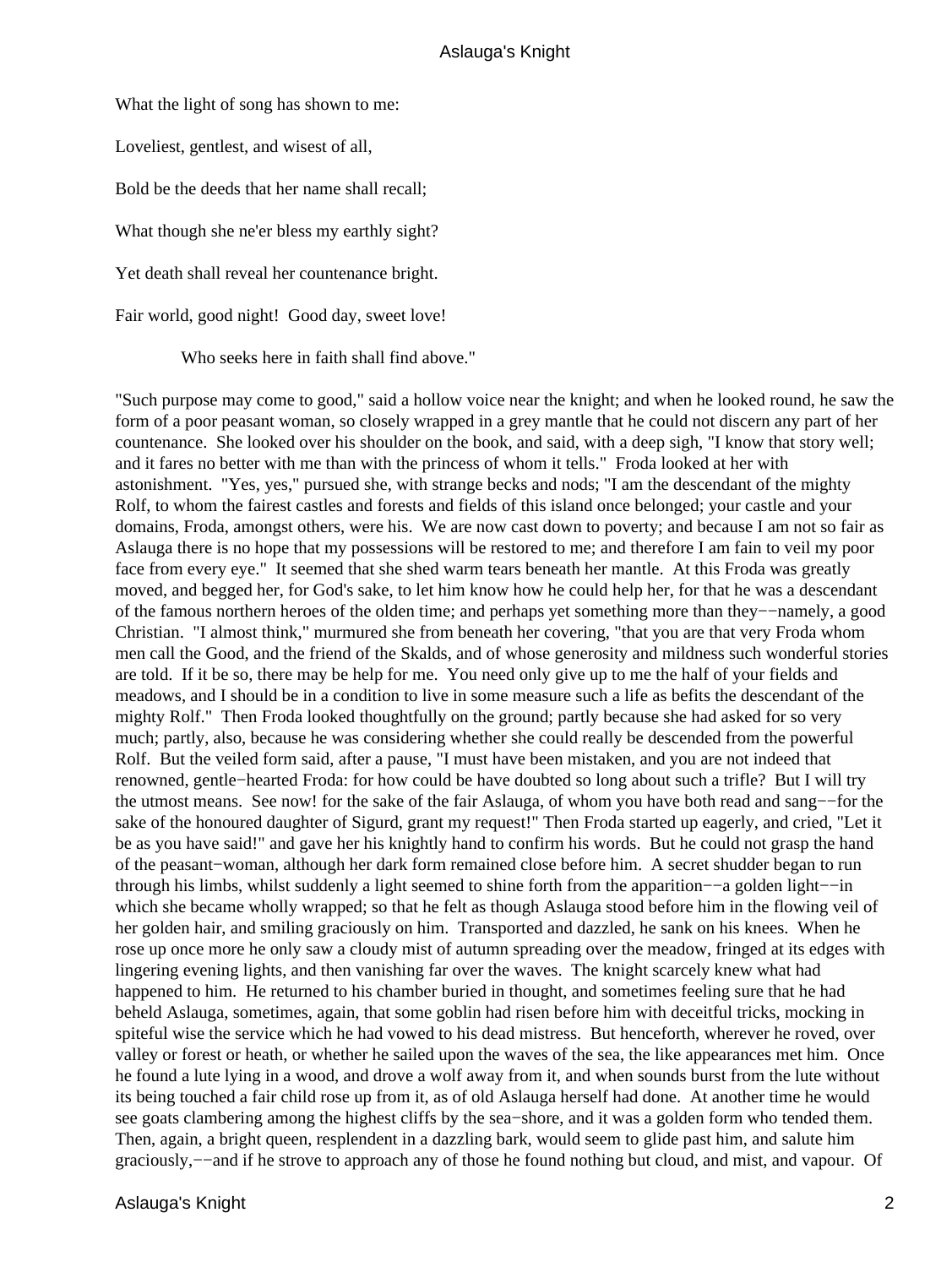<span id="page-4-0"></span>all this many a lay might be sung. But so much he learnt from them all−−that the fair Lady Aslauga accepted his service, and that he was now indeed and in truth become her knight.

Meanwhile the winter had come and gone. In northern lands this season never fails to bring to those who understand and love it many an image full of beauty and meaning, with which a child of man might well be satisfied, so far as earthly happiness can satisfy, through all his time on earth. But when the spring came glancing forth with its opening buds and flowing waters there came also bright and sunny tidings from the land of Germany to Fuhnen.

There stood on the rich banks of the Maine, where it pours its waters through the fertile land of Franconia, a castle of almost royal magnificence, whose orphan−mistress was a relation of the German emperor. She was named Hildegardis; and was acknowledged far and wide as the fairest of maidens. Therefore her imperial uncle wished that she should wed none but the bravest knight who could anywhere be met with. Accordingly he followed the example of many a noble lord in such a case, and proclaimed a tournament, at which the chief prize should be the hand of the peerless Hildegardis, unless the victor already bore in his heart a lady wedded or betrothed to him; for the lists were not to be closed to any brave warrior of equal birth, that the contest of strength and courage might be so much the richer in competitors.

Now the renowned Froda had tidings of this from his German brethren−in−arms; and he prepared himself to appear at the festival. Before all things, he forged for himself a splendid suit of armour; as, indeed, he was the most excellent armourer of the north, far−famed as it is for skill in that art. He worked the helmet out of pure gold, and formed it so that it seemed to be covered with bright flowing locks, which called to mind Aslauga's tresses. He also fashioned, on the breastplate of his armour, overlaid with silver, a golden image in half relief, which represented Aslauga in her veil of flowing locks, that he might make known, even at the beginning of the tournament−−"This knight, bearing the image of a lady upon his breast, fights not for the hand of the beautiful Hildegardis, but only for the joy of battle and for knightly fame." Then he took out of his stables a beautiful Danish steed, embarked it carefully on board a vessel, and sailed prosperously to the opposite shore.

## **CHAPTER II.**

In one of those fair beech−woods which abound in the fertile land of Germany he fell in with a young and courteous knight of delicate form, who asked the noble northman to share the meal which he had invitingly spread out upon the greensward, under the shade of the pleasantest boughs. Whilst the two knights sat peacefully together at their repast they felt drawn towards each other and rejoiced when on rising from it, they observed that they were about to follow the same road. They had not come to this good understanding by means of many words; for the young knight Edwald was of a silent nature, and would sit for hours with a quiet smile upon his lips without opening them to speak. But even in that quiet smile there lay a gentle, winning grace; and when from time to time a few simple words of deep meaning sprang to his lips they seemed like a gift deserving of thanks. It was the same with the little songs which he sang ever and anon: they were ended almost as soon as begun; but in each short couplet there dwelt a deep and winning spirit, whether it called forth a kindly sigh or a peaceful smile. It seemed to the noble Froda as if a younger brother rode beside him, or even a tender, blooming son. They travelled thus many days together; and it appeared as if their path were marked out for them in inseparable union; and much as they rejoiced at this, yet they looked sadly at each other whenever they set out afresh, or where cross−roads met, on finding that neither took a different direction: nay, it seemed at times as if a tear gathered in Edwald's downcast eye.

It happened on a time, that at their hostelry they met an arrogant, overbearing knight, of gigantic stature and powerful frame, whose speech and carriage proved him to be not of German but foreign birth. He appeared

#### CHAPTER II. 3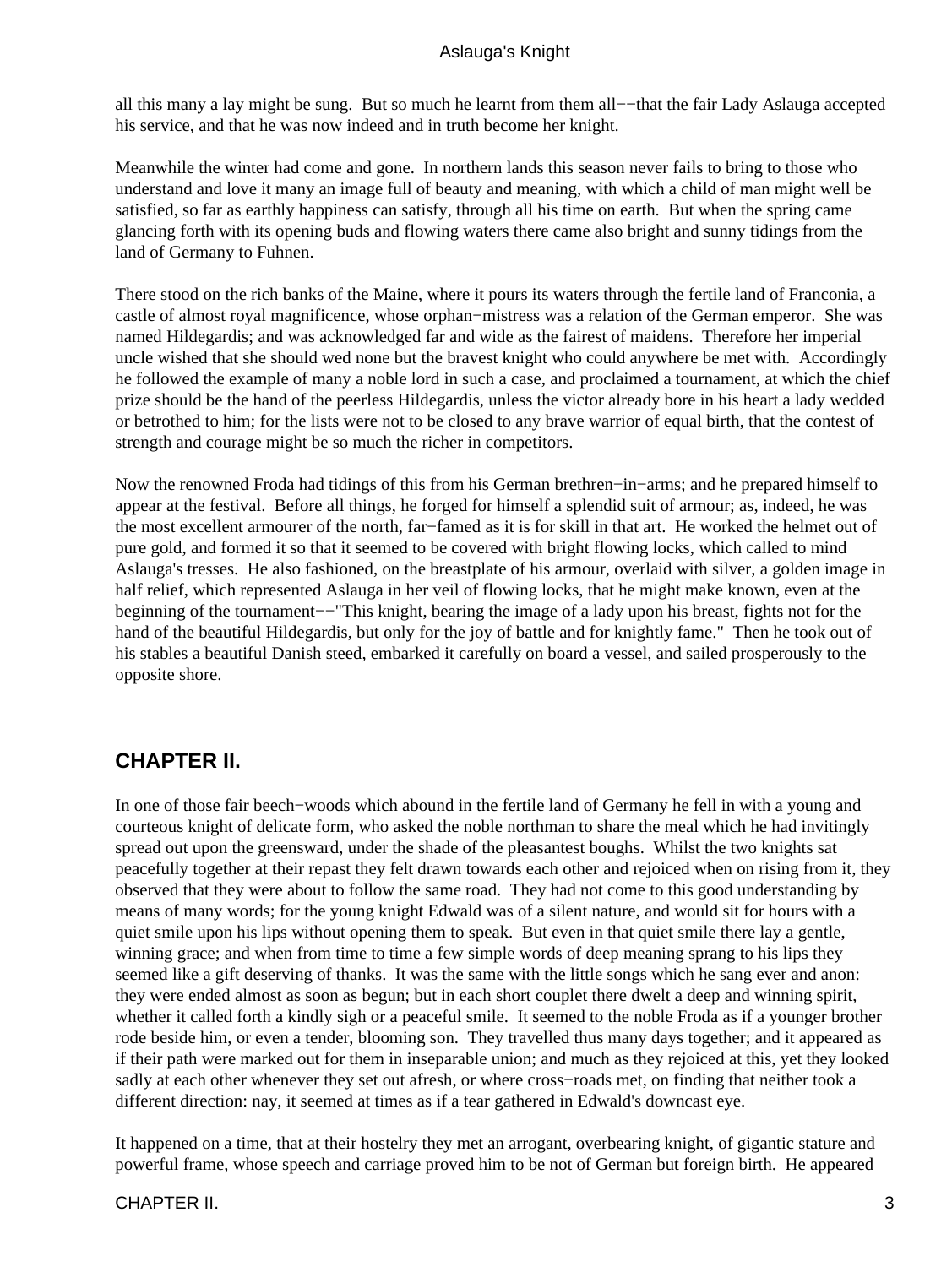to come from the land of Bohemia. He cast a contemptuous smile on Froda, who, as usual, had opened the ancient book of Aslauga's history, and was attentively reading in it. "You must be a ghostly knight?" he said, inquiringly; and it appeared as if a whole train of unseemly jests were ready to follow. But Froda answered so firmly and seriously with a negative that the Bohemian stopped short suddenly; as when the beasts, after venturing to mock their king, the lion, are subdued to quietness by one glance of his eye. But not so easily was the Bohemian knight subdued; rather the more did he begin to mock young Edwald for his delicate form and for his silence−−all which he bore for some time with great patience; but when at last the stranger used an unbecoming phrase, he arose, girded on his sword, and bowing gracefully, he said, "I thank you, Sir Knight, that you have given me this opportunity of proving that I am neither a slothful nor unpractised knight; for only thus can your behaviour be excused, which otherwise must be deemed most unmannerly. Are you ready?"

With these words he moved towards the door; the Bohemian knight followed, smiling scornfully; while Froda was full of care for his young and slender companion, although his honour was so dear to him that he could in no way interpose.

But it soon appeared how needless were the northman's fears. With equal vigour and address did Edwald assault his gigantic adversary, so that to look upon, it was almost like one of those combats between a knight and some monster of the forest, of which ancient legends tell. The issue, too, was not unlike. While the Bohemian was collecting himself for a decisive stroke Edwald rushed in upon him, and, with the force of a wrestler, cast him to the ground. But he spared his conquered foe, helped him courteously to rise, and then turned to mount his own steed. Soon after he and Froda left the hostelry, and once more their journey led them on the same path as before.

"From henceforth this gives me pleasure," said Froda, pointing with satisfaction to their common road. "I must own to you, Edchen"−−he had accustomed himself, in loving confidence, to call his young friend by that childlike name−−"I must own to you that hitherto, when I have thought that you might perhaps be journeying with me to the tournament held in honour of the fair Hildegardis, a heaviness came over my heart. Your noble knightly spirit I well knew, but I feared lest the strength of your slender limbs might not be equal to it. Now I have learned to know you as a warrior who may long seek his match; and God be praised if we still hold on in the same path, and welcome our earliest meeting in the lists!"

But Edwald looked at him sorrowfully, and said, "What can my skill and strength avail if they be tried against you, and for the greatest earthly prize, which one of us alone can win? Alas! I have long foreboded with a heavy heart the sad truth, that you also are journeying to the tournament of the fair Hildegardis."

"Edchen," answered Froda, with a smile, "my gentle, loving youth, see you not that I already wear on my breastplate the image of a liege lady? I strive but for renown in arms, and not for your fair Hildegardis!"

"MY fair Hildegardis!" answered Edwald, with a sigh. "That she is not, nor ever will be−−or should she, ah! Froda, it would pierce your heart. I know well the northland faith is deep−rooted as your rocks, and hard to dissolve as their summits of snow; but let no man think that he can look unscathed into the eyes of Hildegardis. Has not she, the haughty, the too haughty maiden, so bewitched my tranquil, lowly mind, that I forget the gulf which lies between us, and still pursue her; and would rather perish than renounce the daring hope to win that eagle spirit for my own?"

"I will help you to it, Edchen," answered Froda, smiling still. "Would that I knew how this all−conquering lady looks! She must resemble the Valkyrien of our heathen forefathers, since so many mighty warriors are overcome by her."

Edwald solemnly drew forth a picture from beneath his breastplate, and held it before him. Fixed, and as if enchanted, Froda gazed upon it, with glowing cheeks and sparkling eyes; the smile passed away from his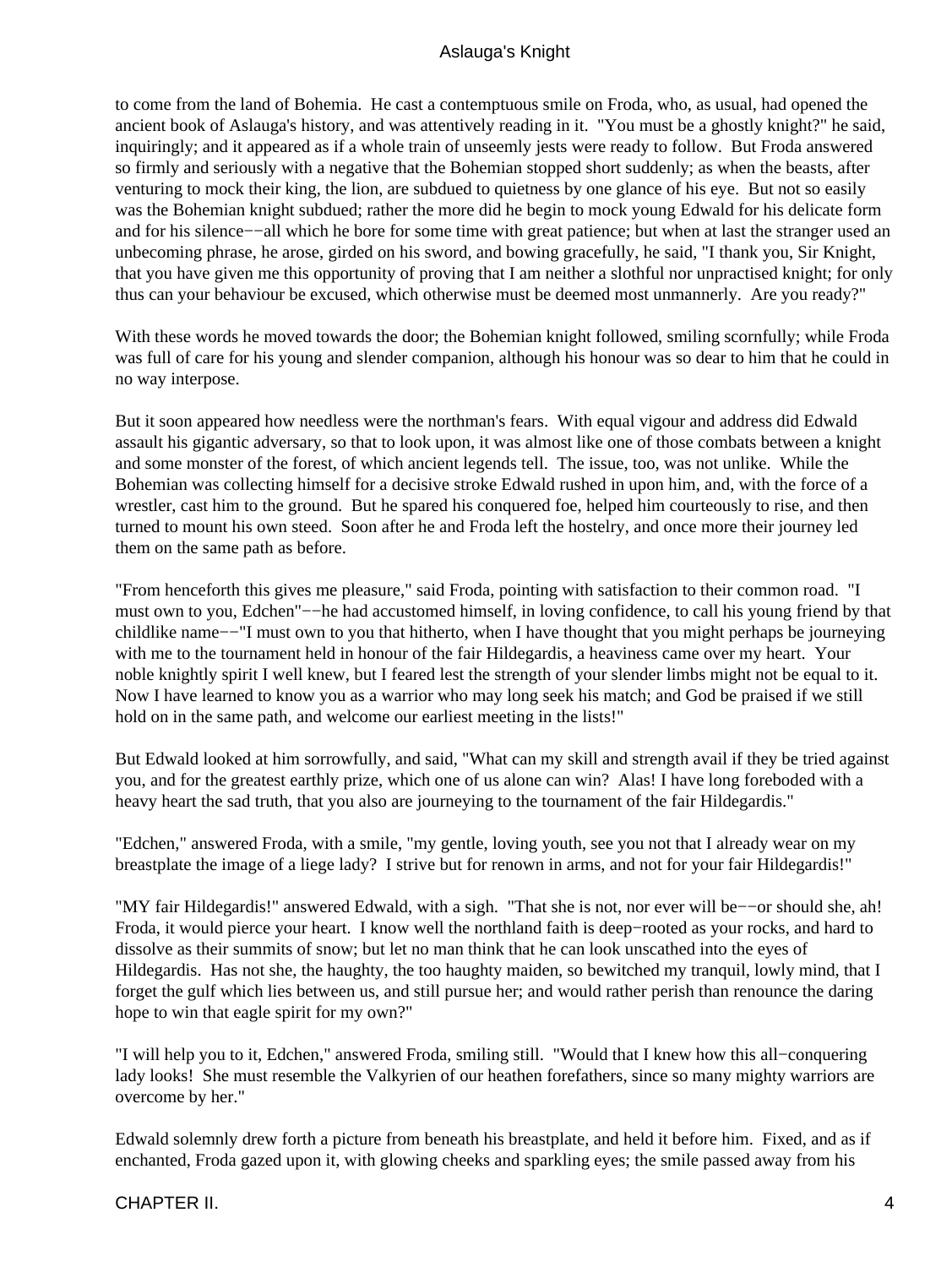<span id="page-6-0"></span>countenance, as the sunlight fades away from the meadows before the coming darkness of the storm.

"See you not now, my noble comrade," whispered Edwald, "that for one of us two, or perhaps for both, the joy of life is gone?"

"Not yet," replied Froda, with a powerful effort; "but hide your magic picture, and let us rest beneath this shade. You must be somewhat spent with your late encounter, and a strange weariness oppresses me with leaden weight." They dismounted from their steeds, and stretched themselves upon the ground.

The noble Froda had no thought of sleep; but he wished to be undisturbed whilst he wrestled strongly with himself, and strove, if it might be, to drive from his mind that image of fearful beauty. It seemed as if this new influence had already become a part of his very life, and at last a restless dreamy sleep did indeed overshadow the exhausted warrior. He fancied himself engaged in combat with many knights, whilst Hildegardis looked on smiling from a richly−adorned balcony; and just as he thought he had gained the victory the bleeding Edwald lay groaning beneath his horse's feet. Then again it seemed as if Hildegardis stood by his side in a church, and they were about to receive the marriage−blessing. He knew well that this was not right, and the "yes," which he was to utter, he pressed back with resolute effort into his heart, and forthwith his eyes were moistened with burning tears. >From yet stranger and more bewildering visions the voice of Edwald at last awoke him. He raised himself up, and heard his young companion saying courteously, as he looked towards a neighbouring thicket, "Only return, noble maiden; I will surely help you if I can; and I had no wish to scare you away, but that the slumbers of my brother in arms might not be disturbed by you." A golden gleam shone through the branches as it vanished.

"For heaven's sake", my faithful comrade," cried Froda, "to whom are you speaking, and who has been here by me?"

"I cannot myself rightly understand," said Edwald. "Hardly had you dropped asleep when a figure came forth from the forest, closely wrapped in a dark mantle. At first I took her for a peasant. She seated herself at your head; and though I could see nothing of her countenance, I could well observe that she was sorely troubled, and even shedding tears. I made signs to her to depart, lest she should disturb your sleep; and would have offered her a piece of gold, supposing that poverty must be the cause of her deep distress. But my hand seemed powerless, and a shudder passed through me, as if I had entertained such a purpose towards a queen. Immediately glittering locks of gold waved here and there between the folds of her close−wrapped mantle, and the thicket began almost to shine in the light which they shed. 'Poor youth,' said she then, 'you love truly, and can well understand how a lofty woman's heart burns in keenest sorrow when a noble knight, who vowed himself to be her own, withdraws his heart, and, like a weak bondman, is led away to meaner hopes.' Hereupon she arose, and, sighing, disappeared in yonder thicket. It almost seemed to me, Froda, as though she uttered your name."

"Yes, it was me she named," answered Froda; "and not in vain she named me. Aslauga, thy knight comes, and enters the lists, and all for thee and thy reward alone! At the same time, my Edchen, we will win for you your haughty bride." With this he sprang upon his steed, full of the proud joy of former times; and when the magic of Hildegardis' beauty, dazzling and bewildering, would rise up before him, he said, smiling, "Aslauga!" and the sun of his inner life shone forth again cloudless and serene.

## **CHAPTER III.**

From a balcony of her castle on the Maine Hildegardis was wont to refresh herself in the cool of the evening by gazing on the rich landscape below, but gazing more eagerly on the glitter of arms, which often came in

## CHAPTER III. 5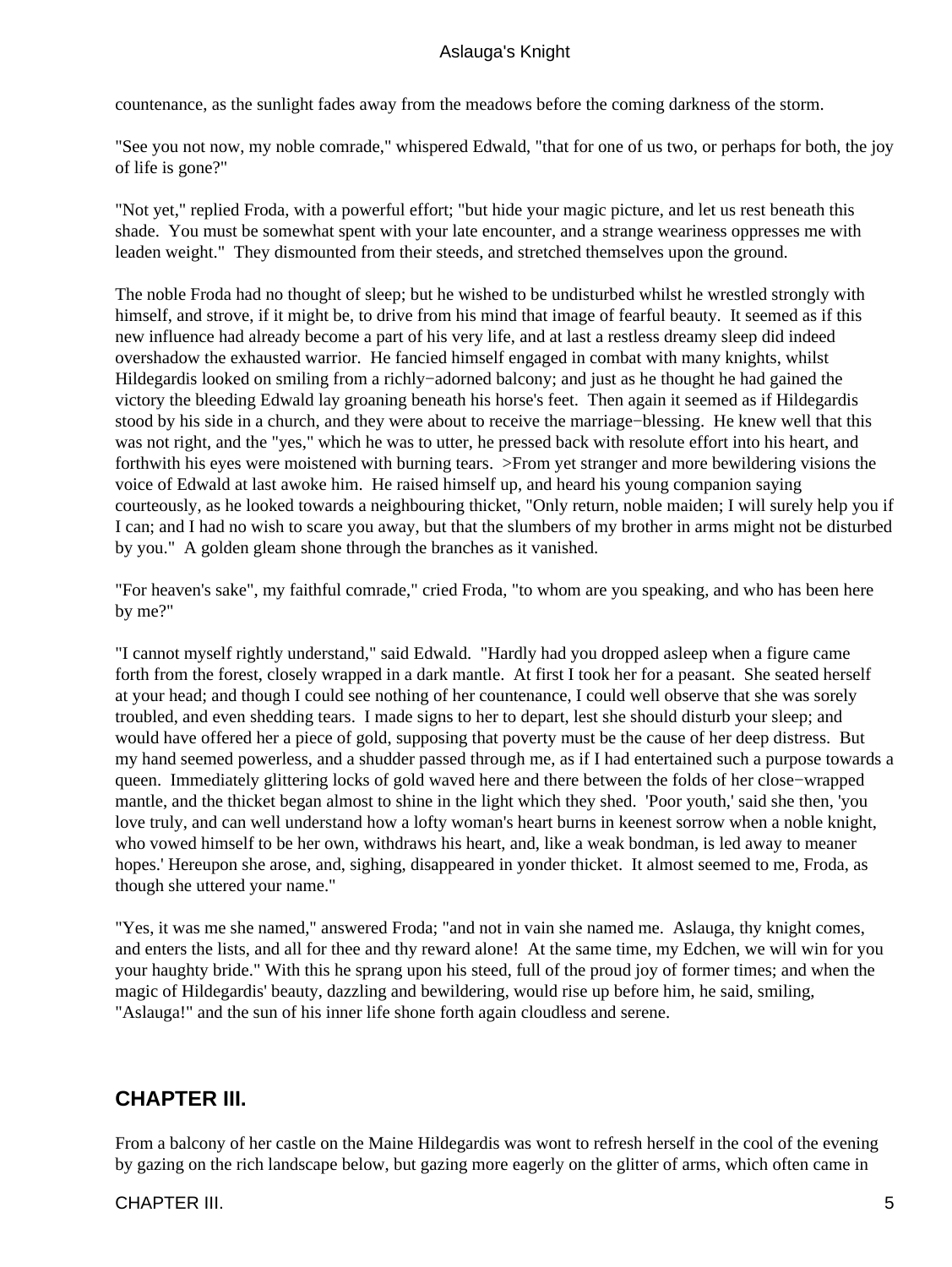sight from many a distant road; for knights were approaching singly, or with a train of followers, all eager to prove their courage and their strength in striving for the high prize of the tournament. She was in truth a proud and high−minded maiden−−perhaps more so than became even her dazzling beauty and her princely rank. As she now gazed with a proud smile on the glittering roads a damsel of her train began the following lay:−−

"The joyous song of birds in spring

Upon the wing

Doth echo far through wood and dell,

And freely tell

Their treasures sweet of love and mirth,

Too gladsome for this lowly earth.

"The gentle breath of flowers in May,

O'er meadows gay,

Doth fill the pure and balmy air

With perfume rare;

Still floating round each slender form,

Though scorched by sun, or torn by storm.

"But every high and glorious aim,

And the pure flame

That deep abiding in my heart

Can ne'er depart,

Too lofty for my falt'ring tongue,

Must die with me, unknown, unsung."

"Wherefore do you sing that song, and at this moment?" said Hildegardis, striving to appear scornful and proud, though a deep and secret sadness was plainly enough seen to overshadow her countenance. "It came into my head unawares," replied the damsel, "as I looked upon the road by which the gentle Edwald with his pleasant lays first approached us; for it was from him I learnt it. But seems it not to you, my gracious lady, and to you too, my companions, as if Edwald himself were again riding that way towards the castle?" "Dreamer!" said Hildegardis, scornfully−−and yet could not for some space withdraw her eyes from the knight, till at length, with an effort, she turned them on Froda, who rode beside him, saying: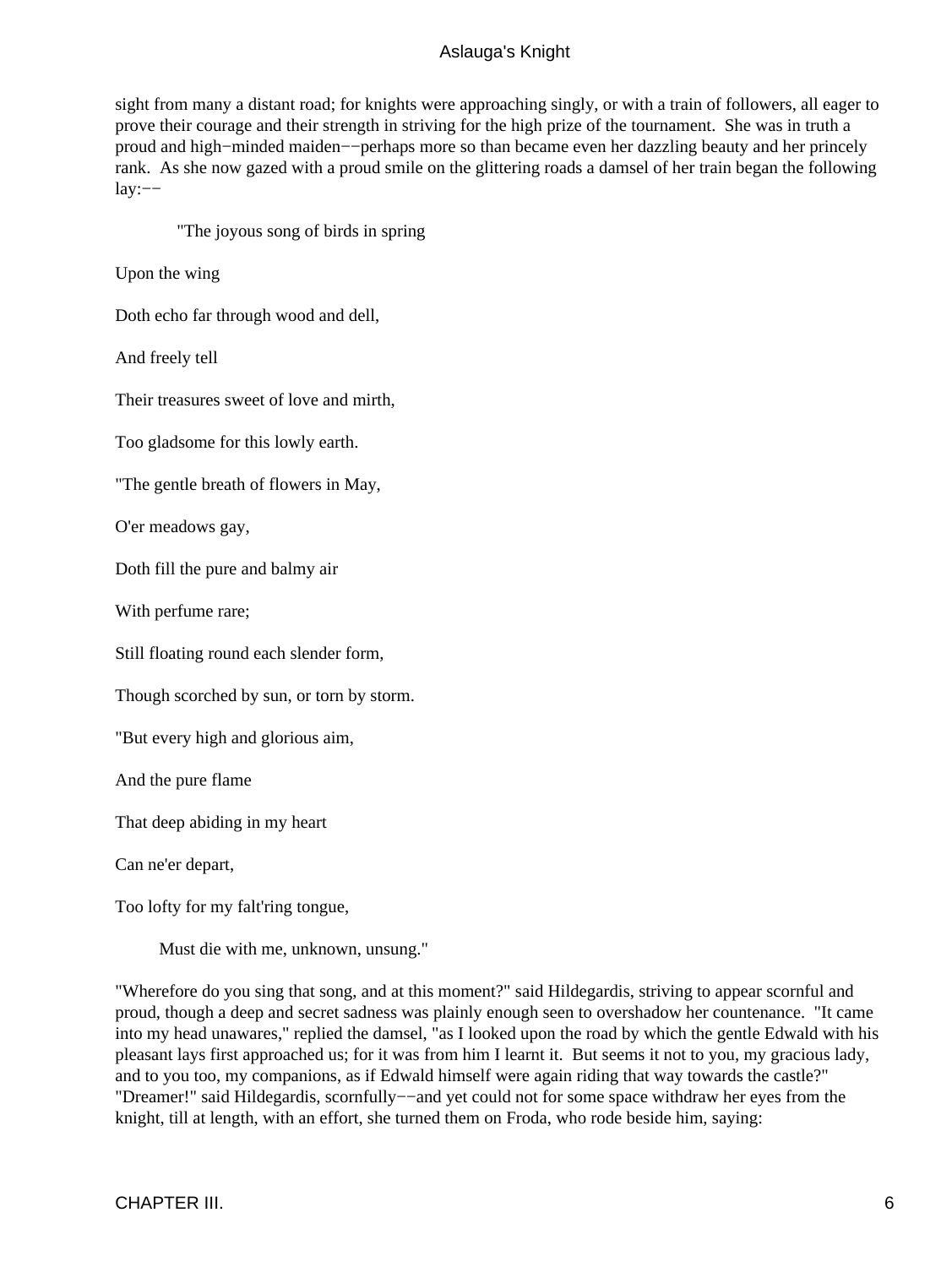"Yes, truly, that knight is Edwald; but what can you find to notice in the meek−spirited, silent boy? Here, fix your eyes, my maidens, on this majestic figure, if you would behold a knight indeed." She was silent. A voice within her, as though of prophecy, said, "Now the victor of the tournament rides into the courtyard;" and she, who had never feared the presence of any human being, now felt humbled, and almost painfully awed, when she beheld the northern knight.

At the evening meal the two newly−arrived knights were placed opposite to the royal Hildegardis. As Froda, after the northern fashion, remained in full armour, the golden image of Aslauga gleamed from his silver breast−plate full before the eyes of the haughty lady. She smiled scornfully, as if conscious that it depended on her will to drive that image from the breast and from the heart of the stranger−knight. Then suddenly a clear golden light passed through the hall, so that Hildegardis said, "O, the keen lightning!" and covered her eyes with both her hands. But Froda looked into the dazzling radiance with a joyful gaze of welcome. At this Hildegardis feared him yet more, though at the same time she thought, "This loftiest and most mysterious of men must be born for me alone." Yet could she not forbear, almost against her will, to look from time to time in friendly tenderness on the poor Edwald, who sat there silent, and with a sweet smile seemed to pity and to mock his own suffering and his own vain hopes.

"When the two knights were alone in their sleeping−chamber Edwald looked for a long time in silence into the dewy, balmy night. Then he sang to his lute:

"A hero wise and brave,

A lowly, tender youth,

Are wandering through the land

In steadfast love and truth.

"The hero, by his deeds,

Both bliss and fame had won,

And still, with heartfelt joy,

The faithful child looked on."

But Froda took the lute from his hands, and said, "No, Edchen, I will teach you another song; listen!—–

"'There's a gleam in the hall, and like morning's light

Hath shone upon all her presence bright.

Suitors watch as she passes by−−

She may gladden their hearts by one glance of her eye:

But coldly she gazeth upon the throng,

CHAPTER III. 2002. 2003. THE STATE STATE STATE STATE STATE STATE STATE STATE STATE STATE STATE STATE STATE STATE STATE STATE STATE STATE STATE STATE STATE STATE STATE STATE STATE STATE STATE STATE STATE STATE STATE STATE S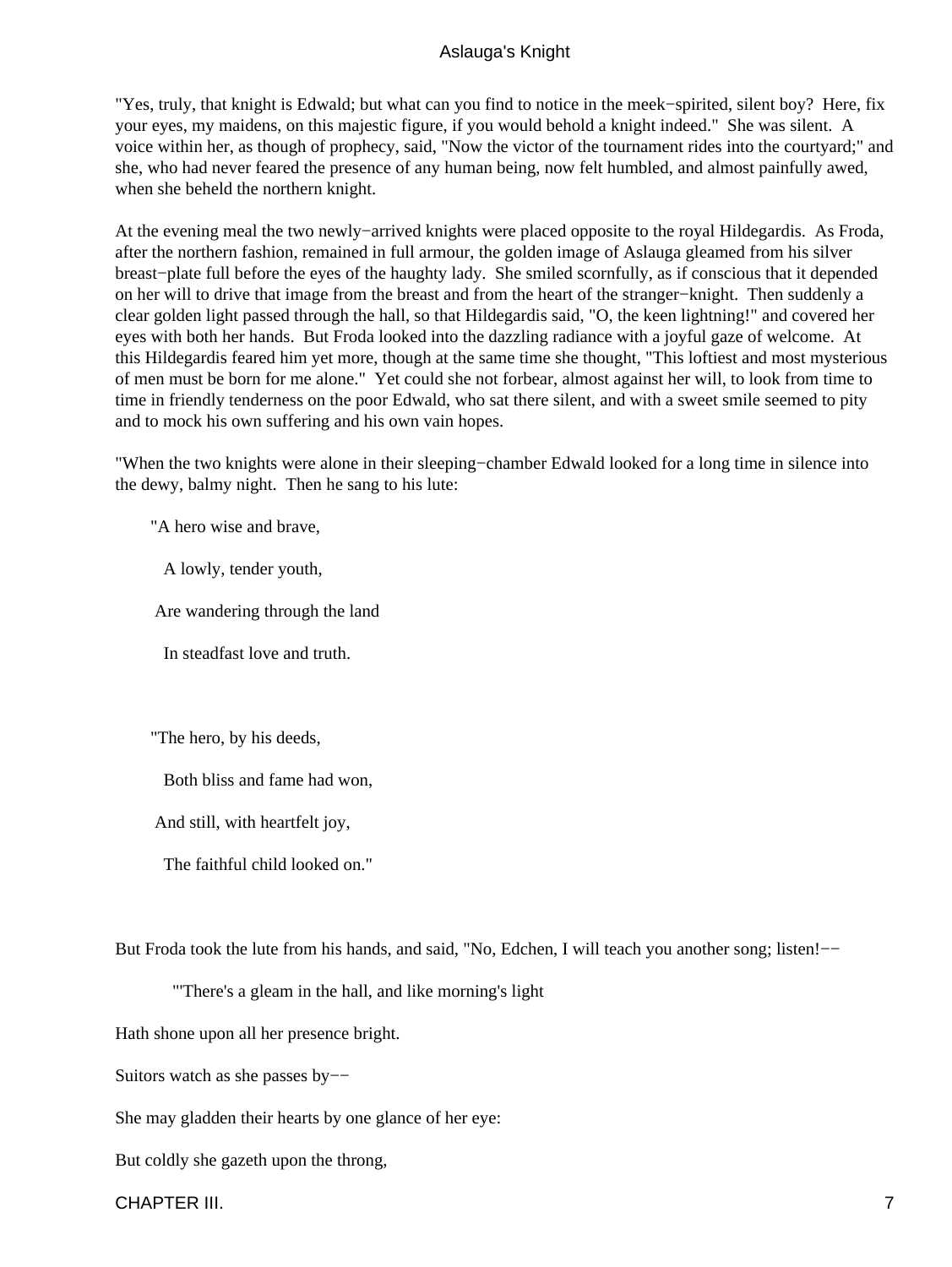And they that have sought her may seek her long.

She turns her away from the richly clad knight,

She heeds not the words of the learned wight;

The prince is before her in all his pride,

But other the visions around her that glide.

Then tell me, in all the wide world's space,

Who may e'er win that lady's grace?

In sorrowful love there sits apart

The gentle squire who hath her heart;

They all are deceived by fancies vain,

And he knows it not who the prize shall gain.'"

Edwald thrilled. "As God wills," said he, softly to himself. "But I cannot understand how such a thing could be." "As God wills," repeated Froda. The two friends embraced each other, and soon after fell into a peaceful slumber.

Some days afterwards Froda sat in a secluded bower of the castle garden, and was reading in the ancient book of his lovely mistress Aslauga. It happened at that very time that Hildegardis passed by. She stood still, and said, thoughtfully, "Strange union that you are of knight and sage, how comes it that you bring forth so little out of the deep treasures of your knowledge? And yet I think you must have many a choice history at your command, even such as that which now lies open before you; for I see rich and bright pictures of knights and ladies painted amongst the letters."

"It is, indeed, the most surpassing and enchanting history in all the world," said Froda; "but you have neither patience nor thoughtfulness to listen to our wonderful legends of the north."

"Why think you so?" answered Hildegardis, with that pride which she rejoiced to display towards Froda, when she could find courage to do so; and, placing herself on a stone seat opposite, she commanded him at once to read something to her out of that fair book.

Froda began, and in the very effort which he made to change the old heroic speech of Iceland into the German tongue, his heart and mind were stirred more fervently and solemnly. As he looked up from time to time, he beheld the countenance of Hildegardis beaming in ever−growing beauty with joy, wonder, and interest; and the thought passed through his mind whether this could indeed be his destined bride, to whom Aslauga herself was guiding him.

Then suddenly the characters became strangely confused; it seemed as if the pictures began to move, so that he was obliged to stop. While he fixed his eyes with a strong effort upon the book, endeavouring to drive away this strange confusion, he heard a well−known sweetly solemn voice, which said, "Leave a little space for me, fair lady. The history which that knight is reading to you relates to me; and I hear it gladly."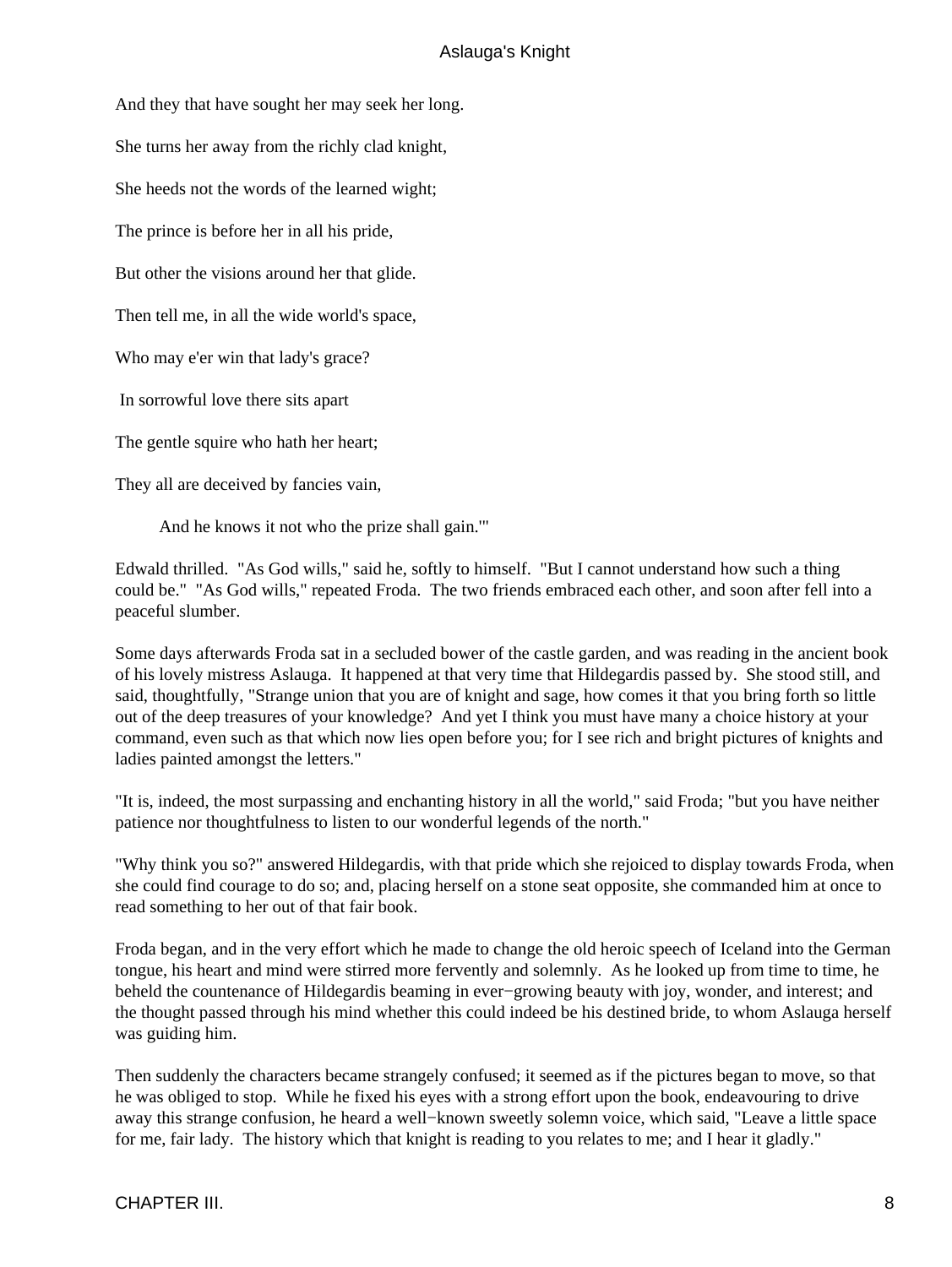<span id="page-10-0"></span>Before the eyes of Froda, as he raised them from his book, sat Aslauga in all the glory of her flowing golden locks beside Hildegardis, on the seat. With tears of affright in her eyes, the maiden sank back and fainted. Solemnly, yet graciously, Aslauga warned her knight with a motion of her fair right hand, and vanished.

"What have I done to you?" said Hildegardis when recovered from her swoon by his care, "what have I done to you, evil−minded knight, that you call up your northern spectres before me, and well−nigh destroy me through terror of your magic arts? "Lady," answered Froda, "may God help me, as I have not called hither the wondrous lady who but now appeared to us. But now her will is known to me, and I commend you to God's keeping."

With that he walked thoughtfully out of the bower. Hildegardis fled in terror from the gloomy shade, and, rushing out on the opposite side, reached a fair open grass−plot, where Edwald, in the soft glow of twilight, was gathering flowers, and, meeting her with a courteous smile, offered her a nosegay of narcissus and pansies.

## **CHAPTER IV.**

At length the day fixed for the tournament arrived, and a distinguished noble, appointed by the German emperor, arranged all things in the most magnificent and sumptuous guise for the solemn festival. The field of combat opened wide, and fair, and level, thickly strewn with the finest sand, so that, both man and horse might find sure footing; and, like a pure field of snow, it shone forth from the midst of the flowery plain. Rich hangings of silk from Arabia, curiously embroidered with Indian gold, adorned with their various colours the lists enclosing the space, and hung from the lofty galleries which had been erected for the ladies and the nobles who were to behold the combat. At the upper end, under a canopy of majestic arches richly wrought in gold, was the place of the Lady Hildegardis. Green wreaths and garlands waved gracefully between the glittering pillars in the soft breezes of July. And with impatient eyes the multitude, who crowded beyond the lists, gazed upwards, expecting the appearance of the fairest maiden of Germany, and were only at times drawn to another part by the stately approach of the combatants. Oh, how many a bright suit of armour, many a silken richly−embroidered mantle, how many a lofty waving plume was here to be seen! The splendid troop of knights moved within the lists, greeting and conversing with each other, as a bed of flowers stirred by a breath of wind; but the flower−stems had grown to lofty trees, the yellow and white flower−leaves had changed to gold and silver, and the dew−drops to pearls and diamonds. For whatever was most fair and costly, most varied and full of meaning, had these noble knights collected in honour of this day. Many an eye was turned on Froda, who, without scarf, plume, or mantle, with his shining silver breastplate, on which appeared the golden image of Aslauga, and with his well−wrought helmet of golden locks, shone, in the midst of the crowd, like polished brass. Others, again, there were, who took pleasure in looking at the young Edwald; his whole armour was covered by a mantle of white silk, embroidered in azure and silver, as his whole helmet was concealed by a waving plume of white feathers. He was arrayed with almost feminine elegance, and yet the conscious power with which he controlled his fiery, snow−white steed made known the victorious strength and manliness of the warlike stripling.

In strange contrast appeared the tall and almost gigantic figure of a knight clothed in a mantle of black glossy bearskin, bordered with costly fur, but without any ornament of shining metal. His very helmet was covered with dark bearskin, and, instead of plumes, a mass of blood−red horsehair hung like a flowing mane profusely on every side. Well did Froda and Edwald remember that dark knight, for he was the uncourteous guest of the hostelry. He also seemed to remark the two knights, for he turned his unruly steed suddenly round, forced his way through the crowd of warriors, and, after he had spoken over the enclosure to a hideous bronze−coloured woman, sprang with a wild leap across the lists, and, with the speed of an arrow, vanished out of sight. The old woman looked after him with a friendly nod. The assembled people laughed as at a

#### CHAPTER IV. 9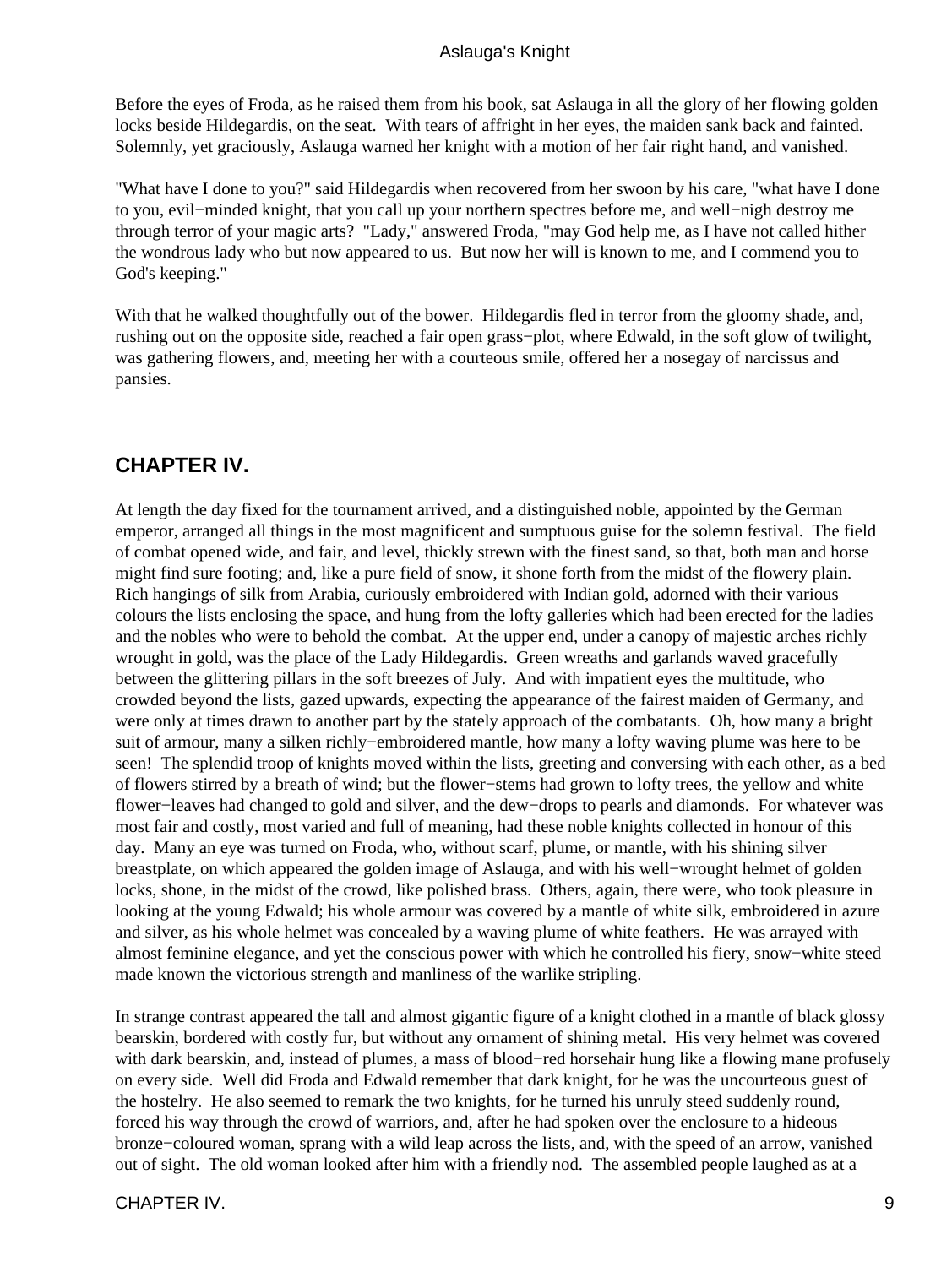strange masquing device; but Edwald and Froda had their own almost shuddering thoughts concerning it, which, however, neither imparted to the other.

The kettle−drums rolled, the trumpets sounded, and led by the aged duke, Hildegardis advanced, richly apparelled, but more dazzling through the brightness of her own beauty. She stepped forward beneath the arches of the golden bower, and bowed to the assembly. The knights bent low, and the feeling rushed into many a heart, "There is no man on earth who can deserve a bride so queenly." When Froda bowed his head, it seemed to him as if the golden radiance of Aslauga'a tresses floated before his sight; and his spirit rose in joy and pride that his lady held him worthy to be so often reminded of her.

And now the tournament began. At first the knights strove with blunted swords and battle−axes; then they ran their course with lances man to man; but at last they divided into two equal parties, and a general assault began, in which every one was allowed to use at his own will either sword or lance. Froda and Edwald equally surpassed their antagonists, as (measuring each his own strength and that of his friend) they had foreseen. And now it must be decided by a single combat with lances to whom the highest prize of victory should belong. Before this trial began, they rode slowly together into the middle of the course, and consulted where each should take his place. "Keep you your guiding−star still before your sight," said Froda, with a smile; "the like gracious help will not be wanting to me." Edwald looked round astonished for the lady of whom his friend seemed to speak, but Froda went on, "I have done wrong in hiding aught from you, but after the tournament you shall know all. Now lay aside all needless thoughts of wonder, dear Edchen, and sit firm in your saddle, for I warn you that I shall run this course with all my might. Not my honour alone is at stake, but the far higher honour of my lady."

"So also do I purpose to demean myself," said Edwald, with a friendly smile. They shook each other by the hand, and rode to their places.

Amidst the sound of trumpets they met again, running their course with lightning speed; the lances shivered with a crash, the horses staggered, the knights, firm in their saddles, pulled them up, and rode back to their places. But as they prepared for another course, Edwald's white steed snorted in wild affright, and Froda's powerful chestnut reared up foaming.

It was plain that the two noble animals shrunk from a second hard encounter, but their riders held them fast with spur and bit, and, firm and obedient, they again dashed forward at the second call of the trumpet. Edwald, who by one deep, ardent gaze on the beauty of his mistress had stamped it afresh on his soul, cried aloud at the moment of encounter, "Hildegardis!" and so mightily did his lance strike his valiant adversary, that Froda sank backwards on his steed, with difficulty keeping his seat in his saddle, or holding firm in his stirrups, whilst Edwald flew by unshaken, lowered his spear to salute Hildegardis as he passed her bower, and then, amidst the loud applause of the multitude, rushed to his place, ready for the third course. And, ah! Hildegardis herself, overcome by surprise, had greeted him with a blush and a look of kindness; it seemed to him as if the overwhelming joy of victory were already gained. But it was not so, for the valiant Froda, burning with noble shame, had again tamed his affrighted steed, and, chastising him sharply with the spur for his share in this mischance, said in a low voice, "Beautiful and beloved lady, show thyself to me−−the honour of thy name is at stake." To every other eye it seemed as if a golden rosy−tinted summer's cloud was passing over the deep−blue sky, but Froda beheld the heavenly countenance of his lady, felt the waving of her golden tresses, and cried, "Aslauga!" The two rushed together, and Edwald was hurled from his saddle far upon the dusty plain.

Froda remained for a time motionless, according to the laws of chivalry, as though waiting to see whether any one would dispute his victory, and appearing on his mailed steed like some lofty statue of brass. All around stood the multitude in silent wonderment. When at length they burst forth into shouts of triumph, he beckoned earnestly with his hand, and all were again silent. He then sprang lightly from his saddle, and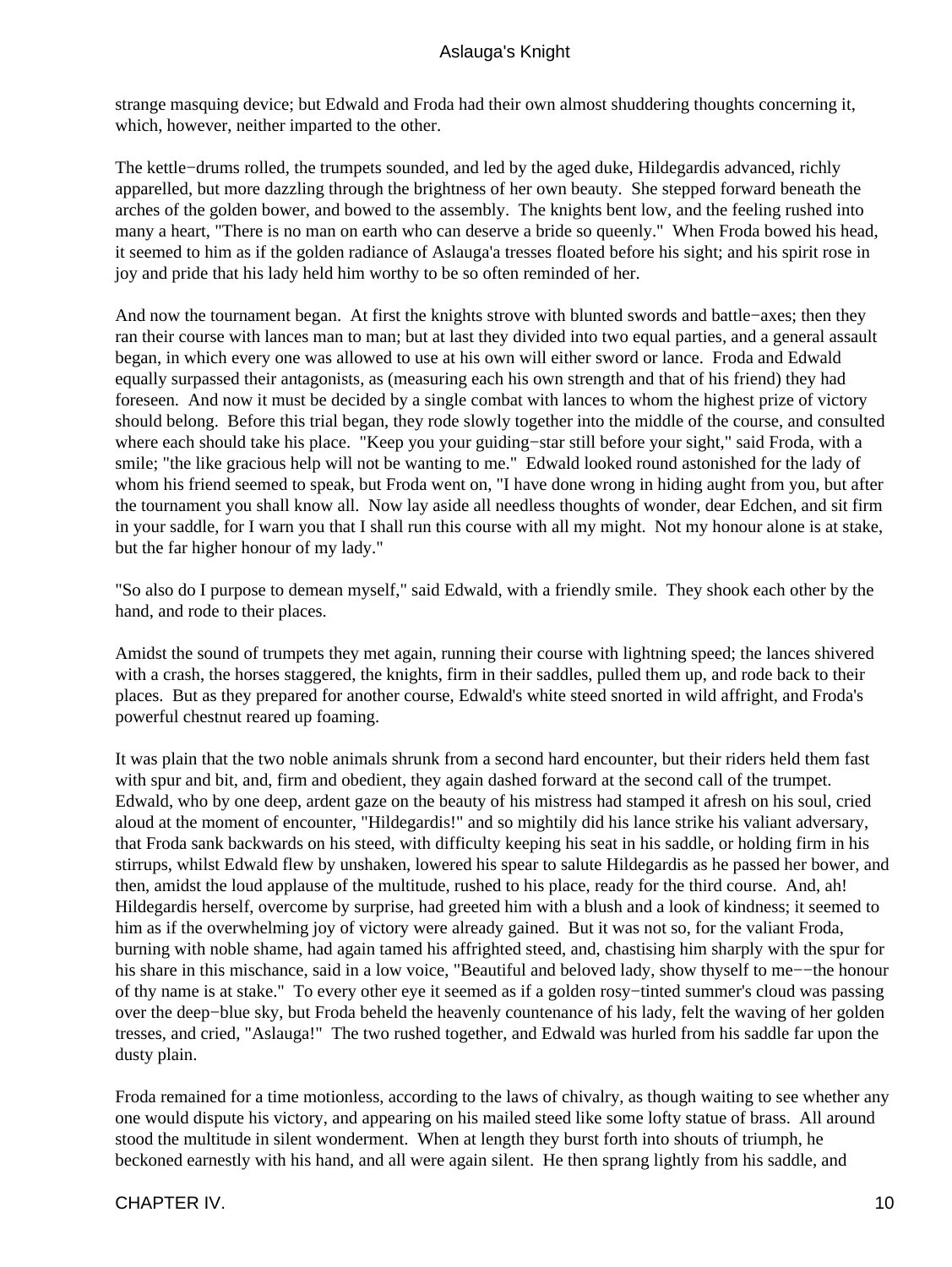<span id="page-12-0"></span>hastened to the spot where the fallen Edwald was striving to rise. He pressed him closely to his breast, led his snow−white steed towards him, and would not be denied holding the stirrups of the youth whilst he mounted. Then he bestrode his own steed, and rode by Edwald's side towards the golden bower of Hildegardis, where, with lowered spear and open vizor, he thus spoke: "Fairest of all living ladies, I bring you here Edwald, your knightly bridegroom, before whose lance and sword all the knights of this tournament have fallen away, I only excepted, who can make no claim to the choicest prize of victory, since I, as the image on my breastplate may show, already serve another mistress."

The duke was even now advancing towards the two warriors, to lead them into the golden bower, but Hildegardis restrained him with a look of displeasure, saying immediately, while her cheeks glowed with anger, "Then you seem, Sir Froda, the Danish knight, to serve your lady ill; for even now you openly styled me the fairest of living ladies."

"That did I," answered Froda, bending courteously, "because my fair mistress belongs to the dead."

A slight shudder passed at these words through the assembly, and through the heart of Hildegardis; but soon the anger of the maiden blazed forth again, and the more because the most wonderful and excellent knight she knew had scorned her for the sake of a dead mistress.

"I make known to all," she said, with solemn earnestness, "that according to the just decree of my imperial uncle, this hand can never belong to a vanquished knight, however noble and honourable he may otherwise have proved himself. As the conqueror of this tournament, therefore, is bound to another service, this combat concerns me not; and I depart hence as I came, a free and unbetrothed maiden."

The duke seemed about to reply, but she turned haughtily away, and left the bower. Suddenly a gust of wind shook the green wreaths and garlands, and they fell untwined and rustling behind her. In this the people, displeased with the pride of Hildegardis, thought they beheld an omen of punishment, and with jeering words noticed it as they departed.

## **CHAPTER V.**

The two knights had returned to their apartments in deep silence. When they arrived there, Edwald caused himself to be disarmed, and laid every piece of his fair shining armour together with a kind of tender care, almost as if he were burying the corpse of a beloved friend. Then he beckoned to his squires to leave the chamber, took his lute on his arm, and sang the following song to its notes:−−

"Bury them, bury them out of sight,

For hope and fame are fled;

And peaceful resting and quiet night

Are all now left for the dead."

"You will stir up my anger against your lute," said Froda. "You had accustomed it to more joyful songs than this. It is too good for a passing−bell, and you too good to toll it. I tell you yet, my young hero, all will end gloriously."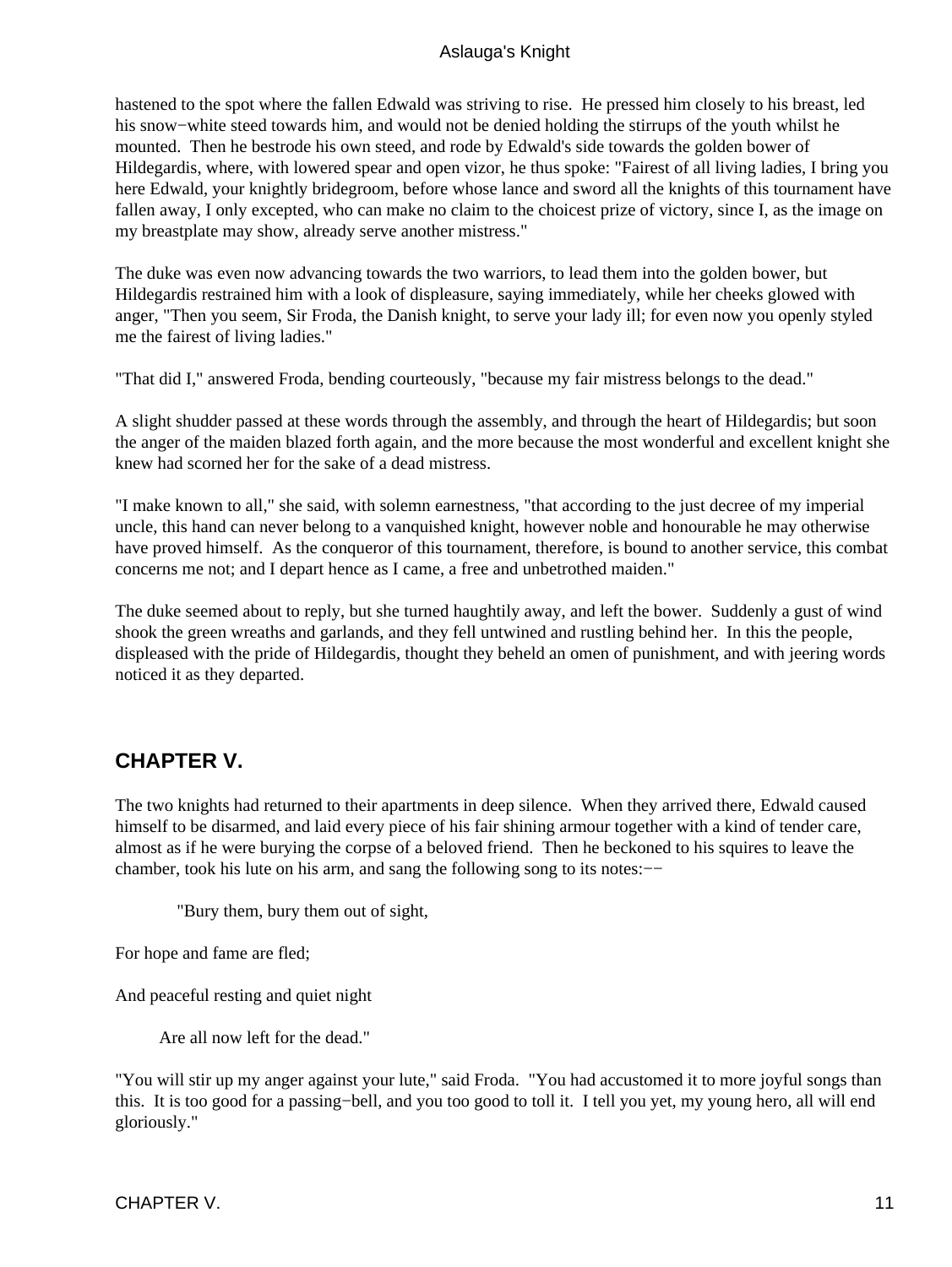Edwald looked a while with wonder in his face, and he answered kindly: "Beloved Froda, if it displeases you, I will surely sing no more." But at the same time he struck a few sad chords, which sounded infinitely sweet and tender. Then the northern knight, much moved, clasped him in his arms, and said: "Dear Edchen, sing and say and do whatever pleases you; it shall ever rejoice me. But you may well believe me, for I speak not this without a spirit of presage−−your sorrow shall change, whether to death or life I know not, but great and overpowering joy awaits you." Edwald rose firmly and cheerfully from his seat, seized his companion's arm with a strong grasp, and walked forth with him through the blooming alleys of the garden into the balmy air.

At that very hour an aged woman, muffled in many a covering, was led secretly to the apartment of the Lady Hildegardis. The appearance of the dark−complexioned stranger was mysterious, and she had gathered round her for some time, by many feats of jugglery, a part of the multitude returning home from the tournament, but had dispersed them at last in wild affright. Before this happened, the tire−woman of Hildegardis had hastened to her mistress, to entertain her with an account of the rare and pleasant feats of the bronze−coloured woman. The maidens in attendance, seeing their lady deeply moved, and wishing to banish her melancholy, bade the tire−woman bring the old stranger hither. Hildegardis forbade it not, hoping that she should thus divert the attention of her maidens, while she gave herself up more deeply and earnestly to the varying imaginations which flitted through her mind.

The messenger found the place already deserted; and the strange old woman alone in the midst, laughing immoderately. When questioned by her, she did not deny that she had all at once taken the form of a monstrous owl, announcing to the spectators in a screeching voice that she was the Devil−−and that every one upon this rushed screaming home.

The tire−woman trembled at the fearful jest, but durst not return to ask again the pleasure of Hildegardis, whose discontented mood she had already remarked. She gave strict charge to the old woman, with many a threat and promise, to demean herself discreetly in the castle: after which she brought her in by the most secret way, that none of those whom she had terrified might see her enter.

The aged crone now stood before Hildegardis, and winked to her, in the midst of her low and humble salutation, in a strangely familiar manner, as though there were some secret between them. The lady felt an involuntary shudder, and could not withdraw her gaze from the features of that hideous countenance, hateful as it was to her. The curiosity which had led the rest to desire a sight of the strange woman was by no means gratified, for she performed none but the most common tricks of jugglery, and related only well−known tales, so that the tire−woman felt wearied and indifferent and, ashamed of having brought the stranger, she stole away unnoticed. Several other maidens followed her example, and, as these withdrew, the old crone twisted her mouth into a smile, and repeated the same hideous confidential wink towards the lady. Hildegardis could not understand what attracted her in the jests and tales of the bronze−coloured woman; but so it was, that in her whole life she had never bestowed such attention on the words of any one. Still the old woman went on and on, and already the night looked dark without the windows, but the attendants who still remained with Hildegardis had sunk into a deep sleep, and had lighted none of the wax tapers in the apartment.

Then, in the dusky gloom, the dark old crone rose from the low seat on which she had been sitting, as if she now felt herself well at ease, advanced towards Hildegardis, who sat as if spell−bound with terror, placed herself beside her on the purple couch, and embracing her in her long dry arms with a hateful caress, whispered a few words in her ear. It seemed to the lady as if she uttered the names of Froda and Edwald, and from them came the sound of a flute, which, clear and silvery as were its tones, seemed to lull her into a trance. She could indeed move her limbs, but only to follow those sounds, which, like a silver network, floated round the hideous form of the old woman. She moved from the chamber, and Hildegardis followed her through all her slumbering maidens, still singing softly as she went, "Ye maidens, ye maidens, I wander by night."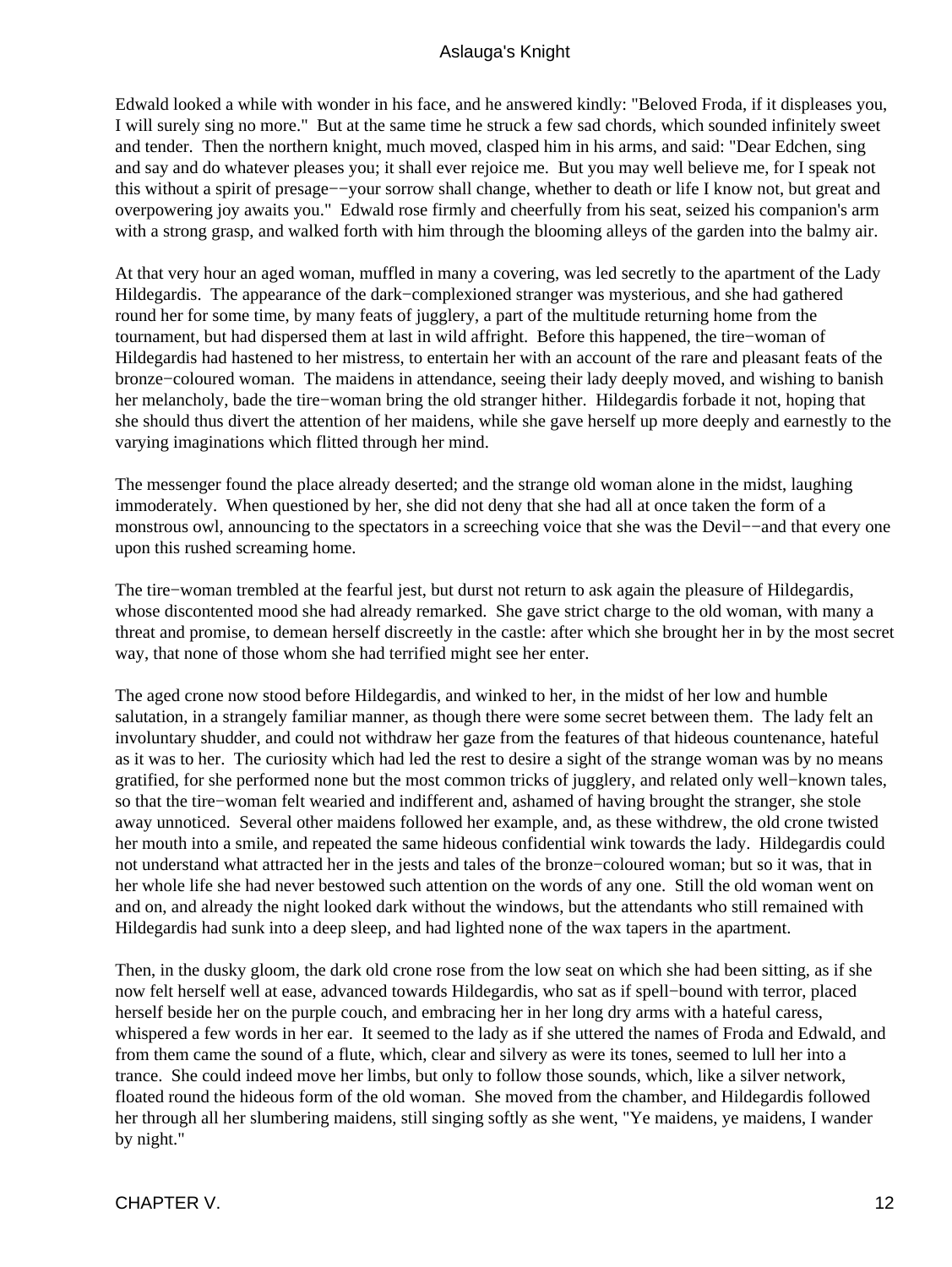Without the castle, accompanied by squire and groom, stood the gigantic Bohemian warrior; he laid on the shoulders of the crone a bag of gold so heavy that she sank half whimpering, half laughing, on the ground; then lifted the entranced Hildegardis on his steed, and galloped with her silently into the ever−deepening gloom of night.

"All ye noble lords and knights, who yesterday contended gallantly for the prize of victory and the hand of the peerless Hildegardis, arise, arise! saddle your steeds, and to the rescue! The peerless Hildegardis is carried away!"

Thus proclaimed many a herald through castle and town in the bright red dawn of the following day; and on all sides rose the dust from the tread of knights and noble squires along those roads by which so lately, in the evening twilight, Hildegardis in proud repose had gazed on her approaching suitors.

Two of them, well known to us, remained inseparably together, but they knew as little as the others whether they had taken the right direction, for how and when the adored lady could have disappeared from her apartments was still to the whole castle a fearful and mysterious secret.

Edwald and Froda rode as long as the sun moved over their heads, unwearied as he; and now, when he sank in the waves of the river, they thought to win the race from him, and still spurred on their jaded steeds. But the noble animals staggered and panted, and the knights were constrained to grant them some little refreshment in a grassy meadow. Secure of bringing them back at their first call, their masters removed both bit and curb, that they might be refreshed with the green pasture, and with the deep blue waters of the Maine, while they themselves reposed under the shade of a neighbouring thicket of alders. And deep in the cool, dark shade, there shone, as it were, a mild but clear sparkling light, and checked the speech of Froda, who at that moment was beginning to tell his friend the tale of his knightly service to his sovereign lady, which had been delayed hitherto, first by Edwald's sadness, and then by the haste of their journey. Ah, well did Froda know that lovely golden light! "Let us follow it, Edchen," said he in a low tone, "and leave the horses a while to their pasture." Edwald in silence followed his companion's advice. A secret voice, half sweet, half fearful, seemed to tell him that here was the path, the only right path to Hildegardis. Once only he said in astonishment, "Never before have I seen the evening glow shine on the leaves so brightly." Froda shook his head with a smile, and they pursued in silence their unknown track.

When they came forth on the other side of the alder−thicket upon the bank of the Maine, which almost wound round it, Edwald saw well that another glow than that of evening was shining on them, for dark clouds of night already covered the heavens, and the guiding light stood fixed on the shore of the river. It lit up the waves, so that they could see a high woody island in the midst of the stream, and a boat on the hither side of the shore fast bound to a stake. But on approaching, the knights saw much more; a troop of horsemen of strange and foreign appearance were all asleep, and in the midst of them, slumbering on cushions, a female form in white garments.

"Hildegardis!" murmured Edwald to himself, with a smile, and at the same time he drew his sword in readiness for the combat as soon as the robbers should awake, and beckoned to Froda to raise the sleeping lady, and convey her to a place of safety. But at this moment something like an owl passed whizzing over the dark squadron, and they all started up with clattering arms and hideous outcries. A wild unequal combat arose in the darkness of night, for that beaming light had disappeared. Freda and Edwald were driven asunder, and only at a distance heard each other's mighty war−cry. Hildegardis, startled from her magic sleep, uncertain whether she were waking or dreaming, fled bewildered and weeping bitterly into the deep shades of the alder−thicket.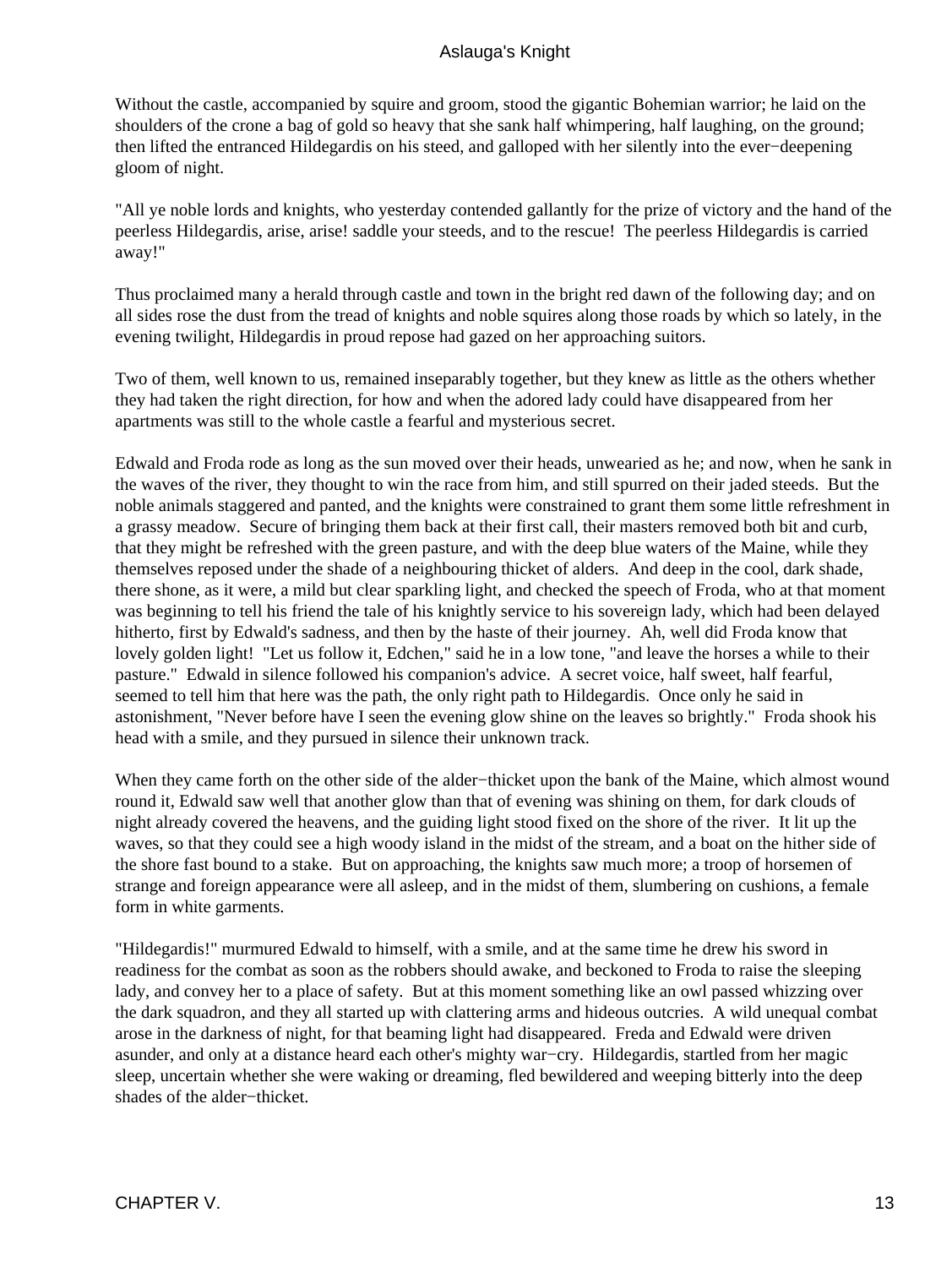## <span id="page-15-0"></span>**CHAPTER VI.**

Froda felt his arm grow weary, and the warm blood was flowing from two wounds in his shoulder; he wished so to lie down in death that he might rise up with honour from his bloody grave to the exalted lady whom he served. He cast his shield behind him, grasped his sword−hilt with both hands, and rushed wildly, with a loud war−cry, upon the affrighted foe. Instantly he heard some voices cry, "It is the rage of the northern heroes which has come upon him." And the whole troop were scattered in dismay, while the exhausted knight remained wounded and alone in the darkness.

Then the golden hair of Aslauga gleamed once more in the alder−shade; and Froda said, leaning, through weariness, on his sword, "I think not that I am wounded to death; but whenever that time shall come, O beloved lady, wilt thou not indeed appear to me in all thy loveliness and brightness?" A soft "Yes" breathed against his cheek, and the golden light vanished.

But now Hildegardis came forth from the thicket, half fainting with terror, and said feebly, "Within is the fair and frightful spectre of the north−−without is the battle. Oh, merciful heaven! whither shall I go?"

Then Froda approached to sooth the affrighted one, to speak some words of comfort to her, and to inquire after Edwald; but wild shouts and the rattling of armour announced the return of the Bohemian warriors. With haste Froda led the maiden to the boat, pushed off from the shore, and rowed her with the last effort of his failing strength towards the island which he had observed in the midst of the stream. But the pursuers had already kindled torches, and waved them sparkling here and there. By this light they soon discovered the boat; they saw that the dreaded Danish knight was bleeding, and gained fresh courage for their pursuit. Hardly had Froda pushed the boat to the shore of the island, before he perceived a Bohemian on the other side in another skiff, and soon afterwards the greater number of the enemy embarked to row towards the island. "To the wood, fair maiden," he whispered, as soon as he had landed Hildegardis on the shore; "there conceal yourself, whilst I endeavour to prevent the landing of the robbers." But Hildegardis, clinging to his arm, whispered again, "Do I not see that you are pale and bleeding? and would you have me expire with terror in the dark and lonely clefts of this rock? Ah! and if your northern gold−haired spectre were to appear again and seat herself beside me! Think you that I do not see her there now, shining through the thicket!"

"She shines!" echoed Froda, and new strength and hope ran through every vein. He climbed the hill, following the gracious gleam; and Hildegardis, though trembling at the sight, went readily with her companion, saying only from time to time, in a low voice "Ah, Sir Knight!−−my noble wondrous knight−−leave me not here alone; that would be my death." The knight, soothing her courteously, stepped ever onwards through the darkness of dell and forest, for already he heard the sound of the Bohemians landing on the shore of the island. Suddenly he stood before a cave thick−covered with underwood, and the gleam disappeared. "Here, then," he whispered, endeavouring to hold the branches asunder. For a moment she paused, and said, "If you should but let the branches close again behind me, and I were to remain alone with spectres in this cave! But, Froda, you will surely follow me—–a trembling, hunted child as I am? Will you not?" Without more misgivings she passed through the branches; and the knight, who would willingly have remained without as a guard, followed her. Earnestly he listened through the stillness of the night, whilst Hildegardis hardly dared to draw her breath. Then was heard the tramp of an armed man, coming ever nearer and nearer, and now close to the entrance of the cave. In vain did Froda strive to free himself from the trembling maiden. Already the branches before the entrance were cracking and breaking, and Froda sighed deeply. "Must I, then, fall like a lurking fugitive, entangled in a woman's garments? It is a base death to die. But can I cast this half−fainting creature away from me on the dark, hard earth, perhaps into some deep abyss? Come, then, what will, thou, Lady Aslauga, knowest that I die an honourable death!"

"Froda! Hildegardis!" breathed a gentle, well−known voice at the entrance, and recognising Edwald, Froda bore the lady towards him into the starlight, saying, "She will die of terror in our sight in this deep cavern. Is

#### CHAPTER VI. 2002. THE STREET STREET WAS SERVED FOR A 2004 AND THE STREET WAS SERVED FOR A 24 YO F. THE STREET STREET WAS SERVED FOR A 24 YO F. THE STREET WAS SERVED FOR A 24 YO F. THE STREET WAS SERVED FOR A 24 YO F. THE S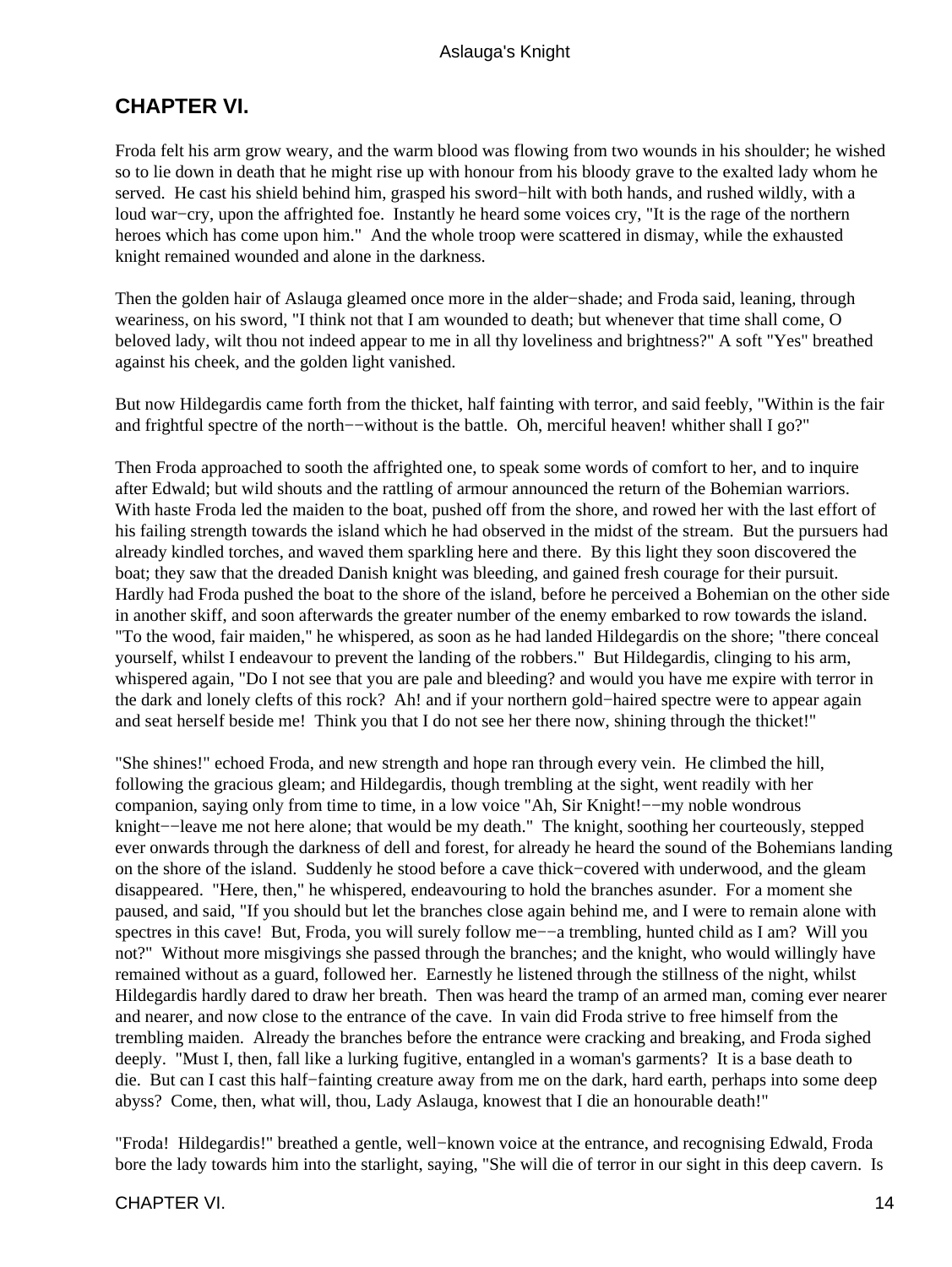the foe near at hand?" "Most of them lie lifeless on the shore, or swim bleeding through the waves," said Edwald. "Set your mind at rest, and repose yourself. Are you wounded, beloved Froda?" He gave this short account to his astonished companions−−how, in the darkness, he had mixed with the Bohemians and pressed into the skiff, and that it had been easy to him on landing to disperse the robbers entirely, who supposed that they were attacked by one of their own crew, and thought themselves bewitched. "They began at last to fall on one another"−−so he ended his history; "and we have only now to wait for the morning to conduct the lady home, for those who are wandering about of that owl−squadron will doubtless hide themselves from the eye of day." While speaking, he had skilfully and carefully arranged a couch of twigs and moss for Hildegardis, and when the wearied one, after uttering some gentle words of gratitude, had sunk into a slumber, he began, as well as the darkness would allow, to bind up the wounds of his friend. During this anxious task, while the dark boughs of the trees murmured over their heads, and the rippling of the stream was heard from afar, Froda, in a low voice, made known to his brother−in−arms to the service of what lady he was bound. Edwald listened with deep attention, but at last he said tenderly, "Trust me, the noble Princess Aslauga will not resent it, if you pledge yourself to this earthly beauty in faithful love. Ah! even now doubtless you are sinning in the dreams of Hildegardis, richly−gifted and happy knight! I will not stand in your way with my vain wishes; I see now clearly that she can never, never love me. Therefore I will this very day hasten to the war which so many valiant knights of Germany are waging in the heathen land of Prussia, and the black cross, which distinguishes them for warriors of the Church, I will lay as the best balm on my throbbing heart. Take, then, dear Froda, that fair hand which you have won in battle, and live henceforth a life of surpassing happiness and joy."

"Edwald," said Froda, gravely, "this is the first time that I ever heard one word from your lips which a true knight could not fulfil. Do as it pleases you towards the fair and haughty Hildegardis, but Aslauga remains my mistress ever, and no other do I desire in life or death." The youth was startled by these stern words, and made no reply. Both, without saying more to each other, watched through the night in solemn thought.

The next morning, when the rising sun shone brightly over the flowery plains around the Castle of Hildegardis, the watchman on the tower blew a joyful blast from his horn, for his keen eye had distinguished far in the distance his fair lady, who was riding from the forest between her two deliverers; and from castle, town, and hamlet, came forth many a rejoicing train to assure themselves with their own eyes of the happy news.

Hildegardis turned to Edwald with eyes sparkling through tears, and said, "Were it not for you, young knight, they might have sought long and vainly before they found the lost maiden or the noble Froda, who would now be lying in that dark cavern a bleeding and lifeless corpse." Edwald bowed lowly in reply, but persevered in his wonted silence. It even seemed as though an unusual grief restrained the smile which erewhile answered so readily, in childlike sweetness, to every friendly word.

The noble guardian of Hildegardis had, in the overflowing joy of his heart, prepared a sumptuous banquet, and invited all the knights and ladies present to attend it. Whilst Froda and Edwald, in all the brightness of their glory, were ascending the steps in the train of their rescued lady, Edwald said to his friend, "Noble, steadfast knight, you can never love me more!" And as Froda looked in astonishment, he continued−−

"Thus it is when children presume to counsel heroes, however well they may mean it. Now have I offended grievously against you, and yet more against the noble Lady Aslauga." "Because you would have plucked every flower of your own garden to gladden me with them?" said Froda. "No; you are my gentle brother−in−arms now, as heretofore, dear Edchen, and are perhaps become yet dearer to me."

Then Edwald smiled again in silent contentment, like a flower after the morning showers of May.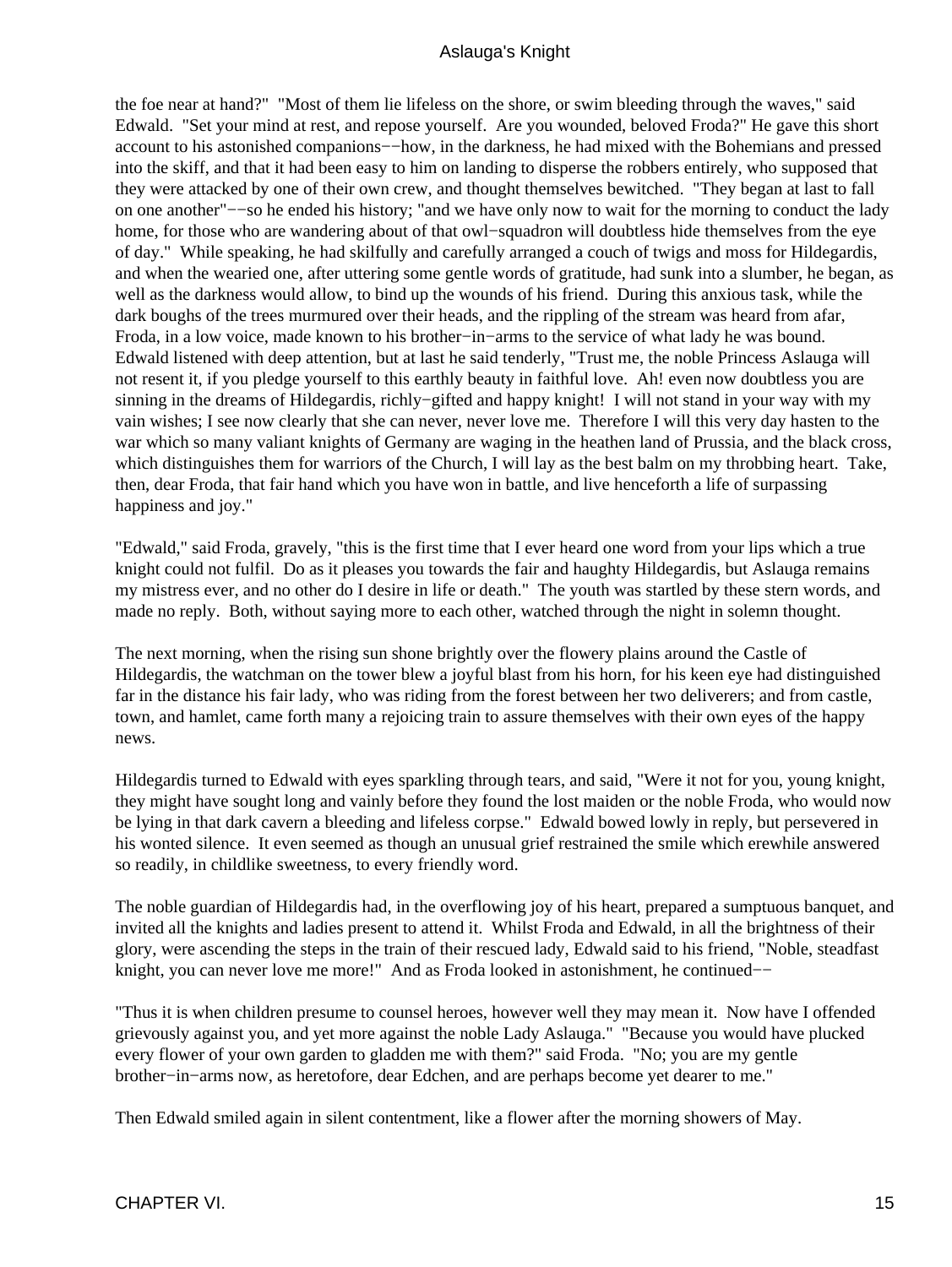The eyes of Hildegardis glanced mildly and kindly on him, and she often conversed graciously with him, while, on the other hand, since yesterday, a reverential awe seemed to separate her from Froda. But Edwald also was much altered. However he welcomed with modest joy the favour of his lady, it yet seemed as if some barrier were between them which forbade him to entertain the most distant hope of successful love.

It chanced that a noble count, from the court of the Emperor, was announced, who being bound on an important embassy, had wished to pay his respects to the Lady Hildegardis by the way. She received him gladly, and as soon as the first salutations were over, he said, looking at her and at Edwald, "I know not if my good fortune may not have brought me hither to a very joyful festivity. That would be right welcome news to the Emperor my master." Hildegardis and Edwald were lovely to look upon in their blushes and confusion, but the count, perceiving at once that he had been too hasty, inclined himself respectfully towards the young knight, and said, "Pardon me, noble Duke Edwald, my too great forwardness, but I know the wish of my sovereign, and the hope to find it already fulfilled prompted my tongue to speak." All eyes were fixed inquiringly on the young hero, who answered, in graceful confusion, "It is true; the Emperor, when I was last in his camp, through his undeserved favour, raised me to the rank of a duke. It was my good fortune, that in an encounter, some of the enemy's horse, who had dared to assault the sacred person of the Emperor, dispersed and fled on my approach." The count then, at the request of Hildegardis, related every circumstance of the heroic deed; and it appeared that Edwald had not only rescued the Emperor from the most imminent peril, but also, with the cool and daring skill of a general, had gained the victory which decided the event of the war.

Surprise at first sealed the lips of all; and even before their congratulations could begin, Hildegardis had turned towards Edwald, and said in a low voice, which yet, in that silence, was clearly heard by all, "The noble count has made known the wish of my imperial uncle, and I conceal it no longer, my own heart's wish is the same−−I am Duke Edwald's bride." And with that she extended to him her fair right hand, and all present waited only till he should take it, before they burst into a shout of congratulation. But Edwald forbore to do so; he only sunk on one knee before his lady, saying, "God forbid that the lofty Hildegardis should ever recall a word spoken solemnly to noble knights and dames. 'To no vanquished knight,' you said, 'might the hand of the Emperor's niece belong'−−and behold there Froda, the noble Danish knight, my conqueror." Hildegardis, with a slight blush, turned hastily away, hiding her eyes, and as Edwald arose, it seemed as though there were a tear upon his cheek.

In his clanging armour Froda advanced to the middle of the hall, exclaiming, "I declare my late victory over Duke Edwald to have been the chance of fortune, and I challenge the noble knight to meet me again to−morrow in the lists."

At the same time he threw his iron gauntlet ringing on the pavement.

But Edwald moved not to take it up. On the contrary, a glow of lofty anger was on his cheeks, and his eyes sparkled with indignation, so that his friend would hardly have recognised him; and after a silence he spoke–−

"Noble Sir Froda, if I have ever offended you, we are now even. How durst you, a warrior gloriously wounded by two sword−strokes, challenge a man unhurt into the lists to−morrow, if you did not despise him?"

"Forgive me, Duke Edwald," answered Froda, somewhat abashed, but with cheerfulness, "I have spoken too boldly. Not till I am completely cured do I call you to the field."

Then Edwald took up the gauntlet joyfully. He knelt once more before Hildegardis, who, turning away her face, gave him her fair hand to kiss, and walked, with his arm in that of his noble Danish friend, out of the hall.

CHAPTER VI. 2002. THE STREET WAS SERVED AND TO A SERVED A STREET WAS SERVED AND TO A STREET WAS SERVED AND TO A STREET WAS SERVED AND TO A STREET WAS SERVED ON A STREET WAS SERVED AND TO A STREET WAS SERVED ON A STREET WAS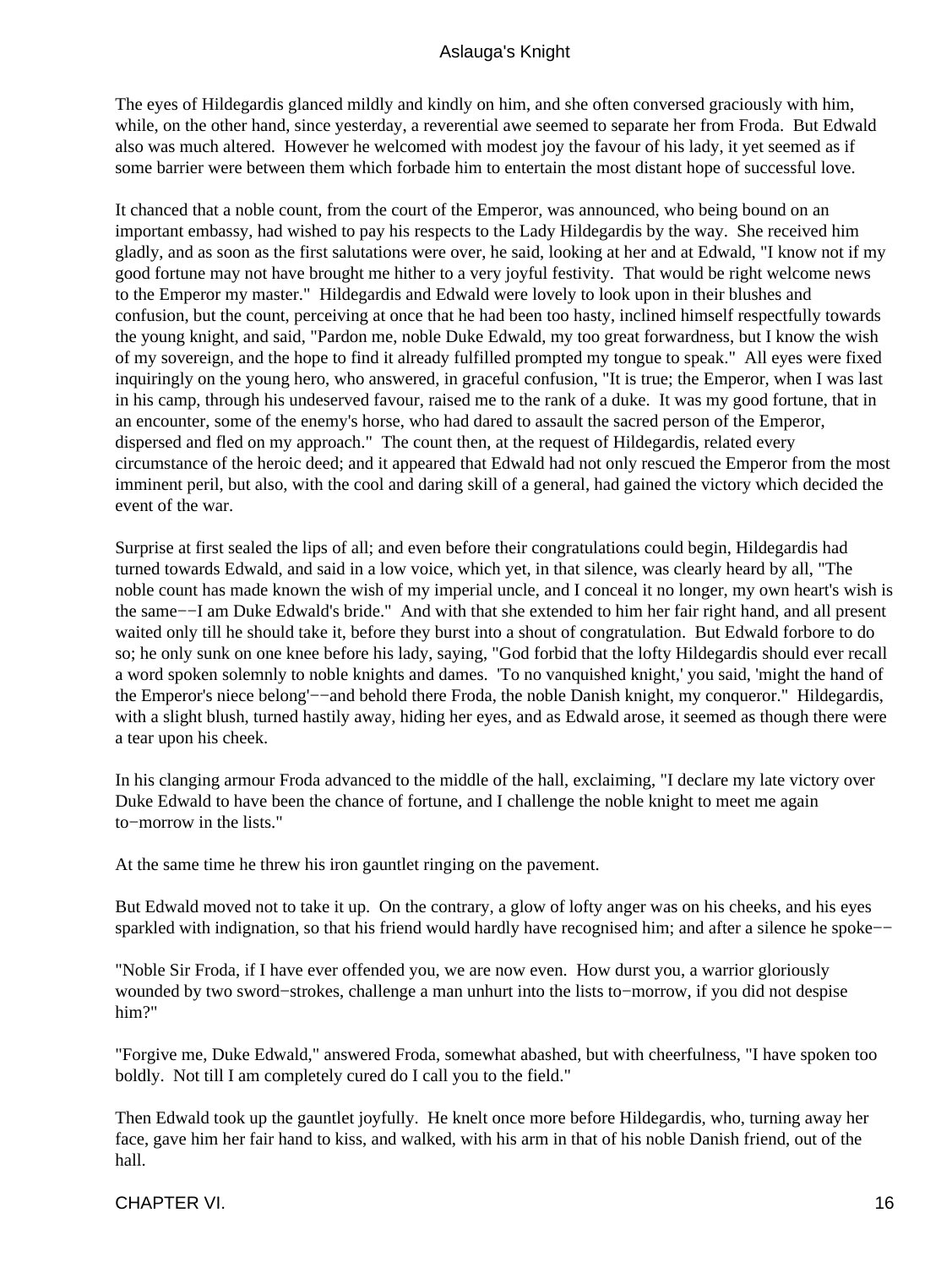## <span id="page-18-0"></span>**CHAPTER VII.**

While Froda's wounds were healing Edwald would sometimes wander, when the shades of evening fell dark and silent around, on the flowery terraces beneath the windows of Hildegardis, and sing pleasant little songs; amongst others the following:−−

"Heal fast, heal fast, ye hero−wounds;

O knight, be quickly strong;

Beloved strife

For fame and life,

O tarry not too long!"

But that one which the maidens of the castle loved best to learn from him was this, and it was perhaps the longest song that Edwald had ever sung in his whole life:−−

"Would I on earth were lying,

By noble hero slain;

So that love's gentle sighing

Breathed me to life again!

"Would I an emperor were,

Of wealth and power!

Would I were gathering twigs

In woodland bower!

"Would that in lone seclusion

I lived a hermit's life!

Would, amid wild confusion,

I led the battle−strife!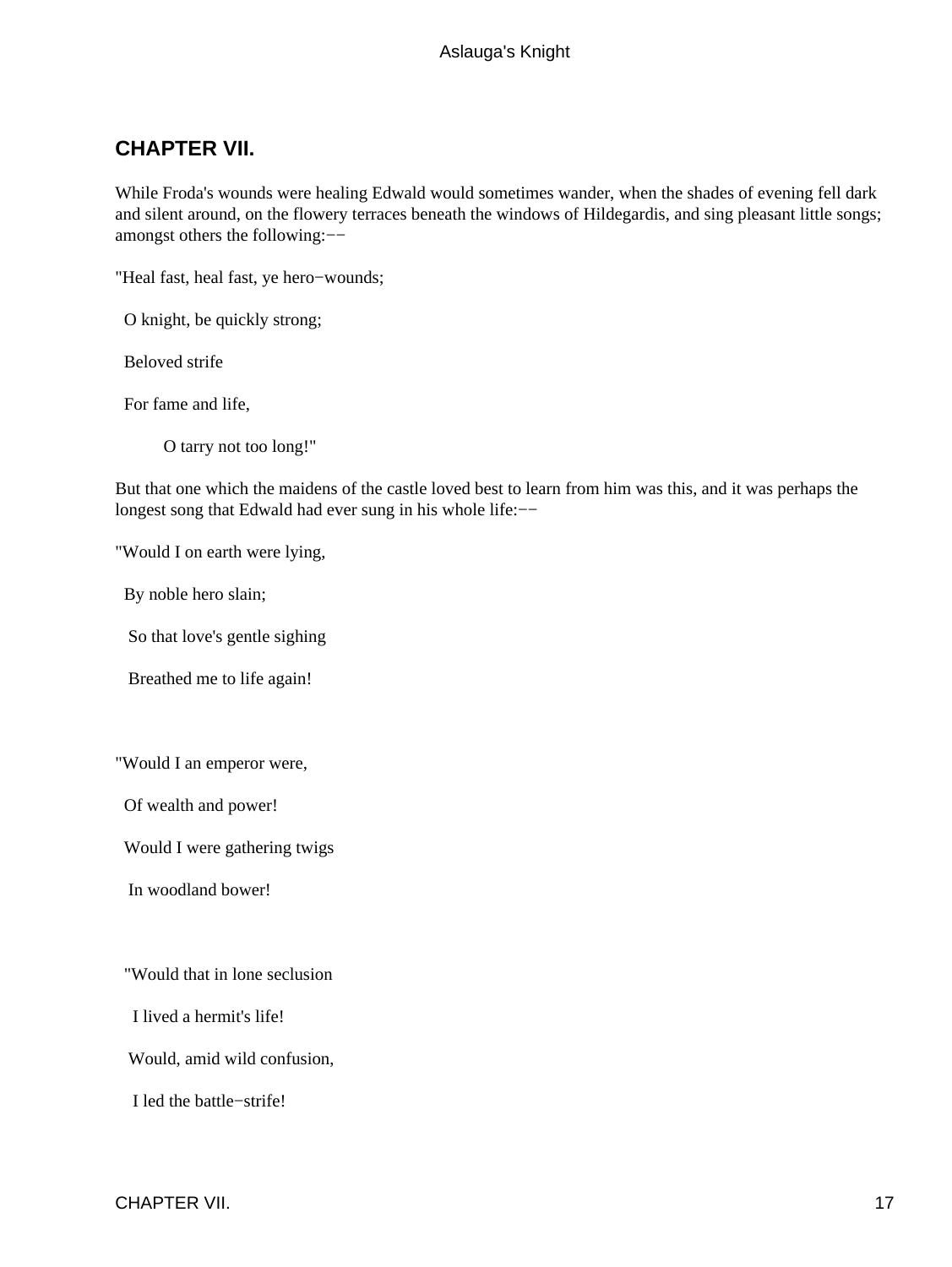"O would the lot were mine,

In bower or field,

To which my lady fair

Her smile would yield!"

At this time it happened that a man who held himself to be very wise, and who filled the office of secretary to the aged guardian of Hildegardis, came to the two knightly friends to propose a scheme to them. His proposal, in few words, was this, that as Froda could gain no advantage from his victory, he might in the approaching combat suffer himself to be thrown from his steed, and thus secure the lady for his comrade, at the same time fulfilling the wish of the Emperor, which might turn to his advantage hereafter in many ways.

At this the two friends at first laughed heartily; but then Froda advanced gravely towards the secretary, and said, "Thou trifler, doubtless the old duke would drive thee from his service did he know of thy folly, and teach thee to talk of the Emperor. Good−night, worthy sir, and trust me that when Edwald and I meet each other, it will be with all our heart and strength."

The secretary hastened out of the room with all speed, and was seen next morning to look unusually pale.

Soon after this Froda recovered from his wounds; the course was again prepared as before, but crowded by a still greater number of spectators; and in the freshness of a dewy morning the two knights advanced solemnly together to the combat.

"Beloved Edwald," said Froda, in a low voice, as they went, "take good heed to yourself, for neither this time can the victory be yours−−on that rose−coloured cloud appears Aslauga."

"It may be so," answered Edwald, with a quiet smile; "but under the arches of that golden bower shines Hildegardis, and this time she has not been waited for."

The knights took their places—−the trumpets sounded, the course began, and Froda's prophecy seemed to be near its fulfilment, for Edwald staggered under the stroke of his lance, so that he let go the bridle, seized the mane with both hands, and thus hardly recovered his seat, whilst his high−mettled snow−white steed bore him wildly around the lists without control. Hildegardis also seemed to shrink at this sight, but the youth at length reined−in his steed, and the second course was run.

Froda shot like lightning along the plain, and it seemed as if the success of the young duke were now hopeless; but in the shock of their meeting, the bold Danish steed reared, starting aside as if in fear; the rider staggered, his stroke passed harmless by, and both steed and knight fell clanging to the ground before the steadfast spear of Edwald, and lay motionless upon the field.

Edwald did now as Froda had done before. In knightly wise he stood still a while upon the spot, as if waiting to see whether any other adversary were there to dispute his victory; then he sprang from his steed, and flew to the assistance of his fallen friend.

He strove with all his might to release him from the weight of his horse, and presently Froda came to himself, rose on his feet, and raised up his charger also. Then he lifted up his vizor, and greeted his conqueror with a friendly smile, though his countenance was pale. The victor bowed humbly, almost timidly, and said, "You,

#### CHAPTER VII. 2002. 2004. THE STATE STATE STATE STATE STATE STATE STATE STATE STATE STATE STATE STATE STATE STATE STATE STATE STATE STATE STATE STATE STATE STATE STATE STATE STATE STATE STATE STATE STATE STATE STATE STATE S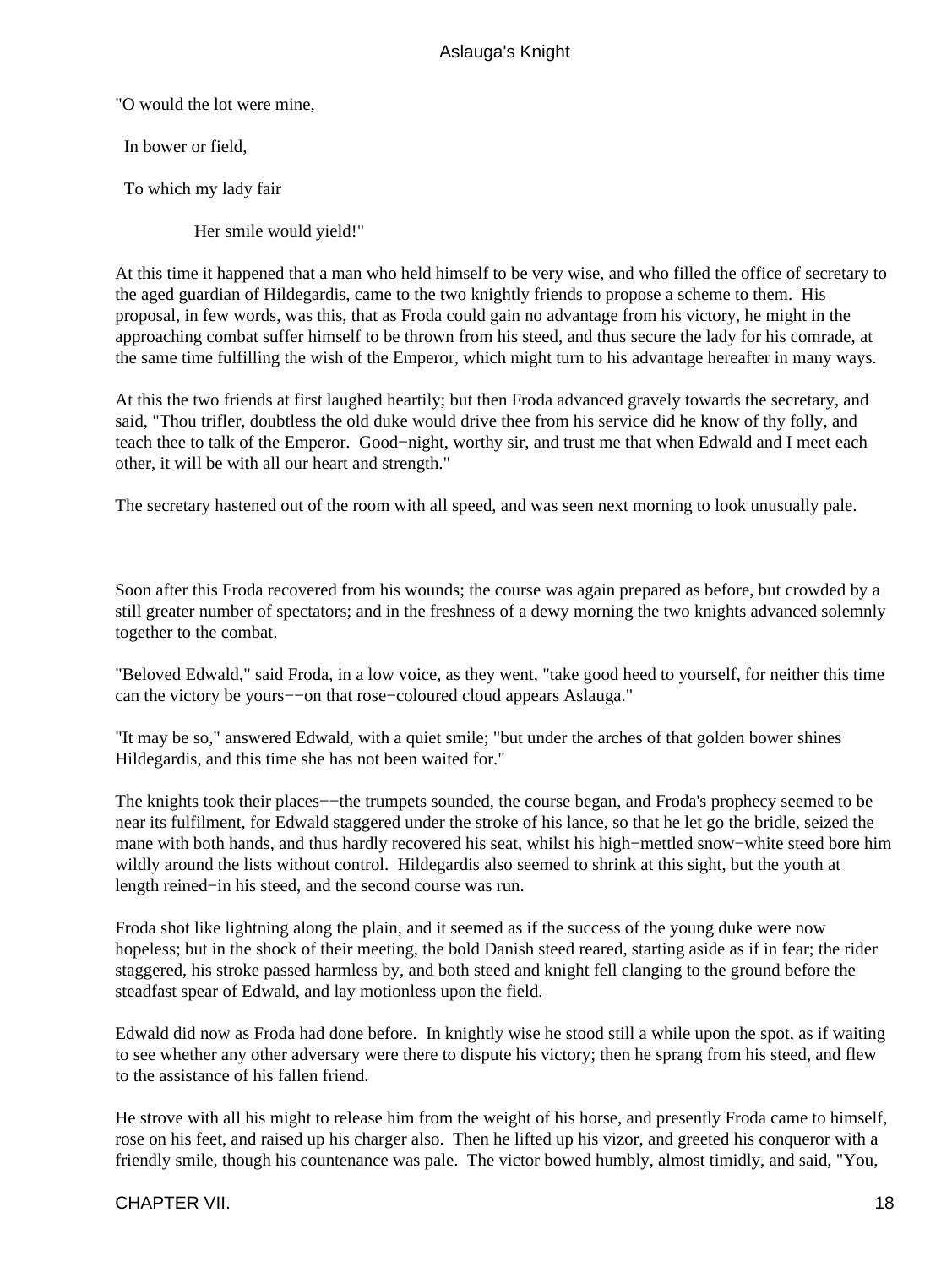<span id="page-20-0"></span>my knight, overthrown−−and by me! I understand it not."

"It was her own will," answered Froda, smiling. "Come now to your gentle bride."

The multitude around shouted aloud, each lady and knight bowed low, when the aged duke pointed out to them the lovely pair, and at his bidding, the betrothed, with soft blushes, embraced each other beneath the green garlands of the golden bower.

That very day were they solemnly united in the chapel of the castle, for so had Froda earnestly desired. A journey into a far−distant land, he said, lay before him, and much he wished to celebrate the marriage of his friend before his departure.

## **CHAPTER VIII.**

The torches were burning clear in the vaulted halls of the castle, Hildegardis had just left the arm of her lover to begin a stately dance of ceremony with the aged duke, when Edwald beckoned to his companion, and they went forth together into the moonlit gardens of the castle.

"Ah, Froda, my noble, lofty hero," exclaimed Edwald, after a silence, "were you as happy as I am! But your eyes rest gravely and thoughtfully on the ground, or kindle almost impatiently heavenwards. It would be dreadful, indeed, had the secret wish of your heart been to win Hildegardis−−and I, foolish boy, so strangely favoured, had stood in your way."

"Be at rest, Edchen," answered, the Danish hero, with a smile. "On the word of a knight, my thoughts and yearnings concern not your fair Hildegardis. Far brighter than ever does Aslauga's radiant image shine into my heart: but now hear what I am going to relate to you.

"At the very moment when we met together in the course−−oh, had I words to express it to you!−−I was enwrapped, encircled, dazzled, by Aslauga's golden tresses, which were waving all around me. Even my noble steed must have beheld the apparition, for I felt him start and rear under me. I saw you no more−−the world no more−−I saw only the angel−face of Aslauga close before me, smiling, blooming like a flower in a sea of sunshine which floated round her. My senses failed me. Not till you raised me from beneath my horse did my consciousness return, and then I knew, with exceeding joy, that her own gracious pleasure had struck me down. But I felt a strange weariness, far greater than my fall alone could have caused, and I felt assured at the same time that my lady was about to send me on a far−distant mission. I hastened to repose myself in my chamber, and a deep sleep immediately fell upon me. Then came Aslauga in a dream to me, more royally adorned than ever; she placed herself at the head of my couch, and said, 'Haste to array thyself in all the splendour of thy silver armour, for thou art not the wedding−guest alone, thou art also the−−'

"And before she could speak the word my dream had melted away, and I felt a longing desire to fulfil her gracious command, and rejoiced in my heart. But in the midst of the festival I seemed to myself more lonely than in all my life before, and I cannot cease to ponder what that unspoken word of my lady could be intended to announce."

"You are of a far loftier spirit than I am, Froda," said Edwald, after a silence, "and I cannot soar with you into the sphere of your joys. But tell me, has it never awakened a deep pang within you that you serve a lady so withdrawn from you−−alas! a lady who is almost ever invisible?"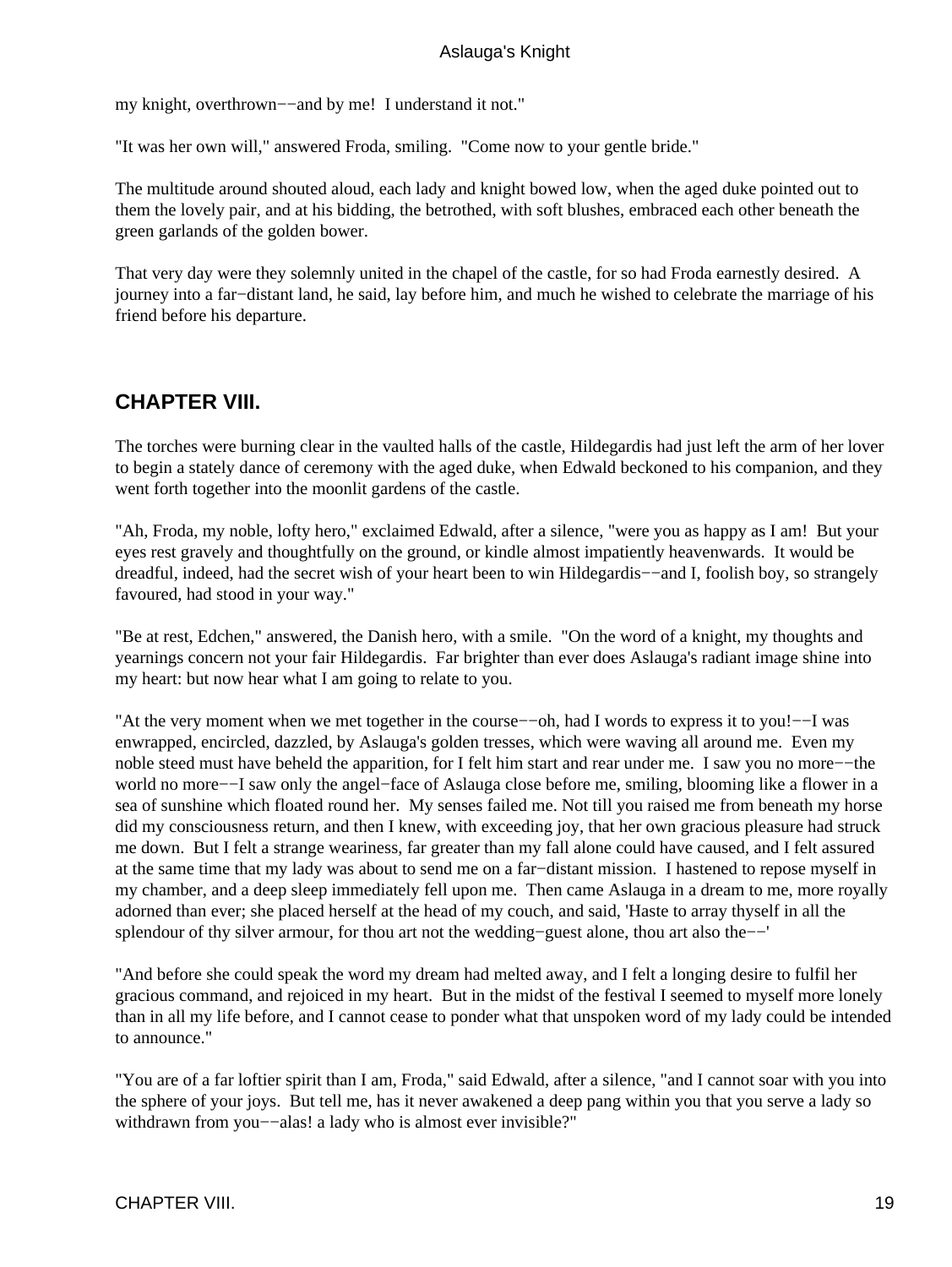<span id="page-21-0"></span>"No, Edwald, not so," answered Froda, his eyes sparkling with happiness. "For well I know that she scorns not my service; she has even deigned sometimes to appear to me. Oh, I am in truth a happy knight and minstrel!"

"And yet your silence to−day−−your troubled yearnings?"

"Not troubled, dear Edchen; only so heartfelt, so fervent in the depth of my heart−−and so strangely mysterious to myself withal. But this, with all belonging to me, springs alike from the words and commands of Aslauga. How, then, can it be otherwise than something good and fair, and tending to a high and noble aim?"

A squire, who had hastened after them, announced that the knightly bridegroom was expected for the torch−dance, and as they returned, Edwald entreated his friend to take his place in the solemn dance next to him and Hildegardis. Froda inclined his head in token of friendly assent.

The horns and hautboys had already sounded their solemn invitation; Edwald hastened to give his hand to his fair bride; and while he advanced with her to the midst of the stately hall, Froda offered his hand for the torch−dance to a noble lady who stood the nearest to him, without farther observing her, and took with her the next place to the wedded pair.

But how was it when a light began to beam from his companion, before which the torch in his left hand lost all its brightness? Hardly dared he, in sweet and trembling hope, to raise his eyes to the lady; and when at last he ventured, all his boldest wishes and longings were fulfilled. Adorned with a radiant bridal crown of emeralds, Aslauga moved in solemn loveliness beside him, and beamed on him from amid the sunny light of her golden hair, blessing him with her heavenly countenance. The amazed spectators could not withdraw their eyes from the mysterious pair−−the knight in his light silver mail, with the torch raised on high in his hand, earnest and joyful, moving with a measured step, as if engaged in a ceremony of deep and mysterious meaning. His lady beside him, rather floating than dancing, beaming light from her golden hair, so that you would have thought the day was shining into the night; and when a look could reach through all the surrounding splendour to her face, rejoicing heart and sense with the unspeakably sweet smile of her eyes and lips.

Near the end of the dance she inclined towards Froda, and whispered to him with an air of tender confidence, and with the last sound of the horns and hautboys she had disappeared.

The most curious spectator dared not question Froda about his partner. Hildegardis did not seem to have been conscious of her presence, but shortly before the end of the festival Edwald approached his friend, and asked in a whisper, "Was it?"

"Yes, dear youth," answered Froda; "your marriage−dance has been honoured by the presence of the most exalted beauty which has been ever beheld in any land. Ah! and if I rightly understood her meaning, you will never more see me stand sighing and gazing upon the ground. But hardly dare I hope it. Now good−night, dear Edchen, good−night. As soon as I may I will tell you all."

## **CHAPTER IX.**

The light and joyous dreams of morning still played round Edwald's head when it seemed as though a clear light encompassed him. He remembered Aslauga, but it was Froda, the golden locks of whose helmet shone now with no less sunny brightness than the flowing hair of his lady. "Ah!" thought Edwald in his dream,

## CHAPTER IX. 20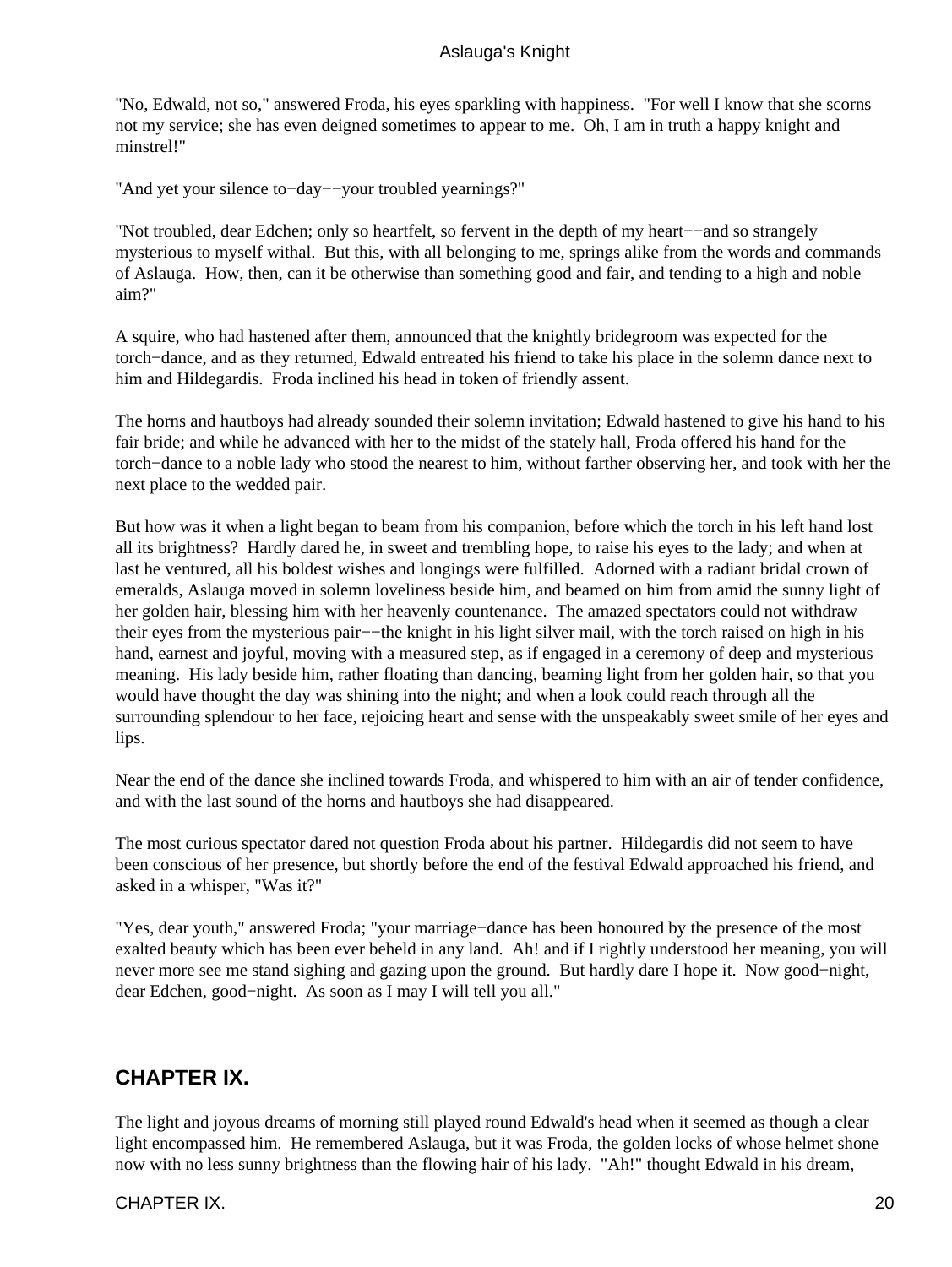"how beautiful has my brother−in−arms become!" And Froda said to him, "I will sing something to you, Edchen; but softly, softly, so that it may not awaken Hildegardis. Listen to me.

"'She glided in, bright as the day,

There where her knight in slumber lay;

And in her lily hand was seen

A band that seemed of the moonlight sheen.

"We are one," she sang, as about his hair

She twined it, and over her tresses fair.

Beneath them the world lay dark and drear:

But he felt the touch of her hand so dear,

Uplifting him far above mortals' sight,

While around him were shed her locks of light,

Till a garden fair lay about him spread−−

And this was Paradise, angels said.'"

"Never in your life did you sing so sweetly," said the dreaming Edwald.

"That may well be, Edchen," said Froda, with a smile, and vanished.

But Edwald dreamed on and on, and many other visions passed before him, all of a pleasing kind, although he could not recall them when, in the full light of morning, he unclosed his eyes with a smile. Froda alone, and his mysterious song, stood clear in his memory. He now knew full well that his friend was dead; but the thought gave him no pain, for he felt sure that the pure spirit of that minstrel−warrior could only find its proper joy in the gardens of Paradise, and in blissful solace with the lofty spirits of the ancient times. He glided softly from the side of the sleeping Hildegardis to the chamber of the departed. He lay upon his bed of rest, almost as beautiful as he had appeared in the dream, and his golden helmet was entwined with a wondrously−shining lock of hair. Then Edwald made a fair and shady grave in consecrated ground, summoned the chaplain of the castle, and with his assistance laid his beloved Froda therein.

He came back just as Hildegardis awoke; she beheld, with wonder and humility, his mien of chastened joy, and asked him whither he had been so early, to which he replied, with a smile, "I have just buried the corpse of my dearly−loved Froda, who, this very night, has passed away to his golden−haired mistress." Then he related the whole history of Aslauga's Knight, and lived on in subdued, unruffled happiness, though for some time he was even more silent and thoughtful than before. He was often found sitting on the grave of his friend, and singing the following song to his lute:−−

"Listening to celestial lays,

Bending thy unclouded gaze

CHAPTER IX. 21